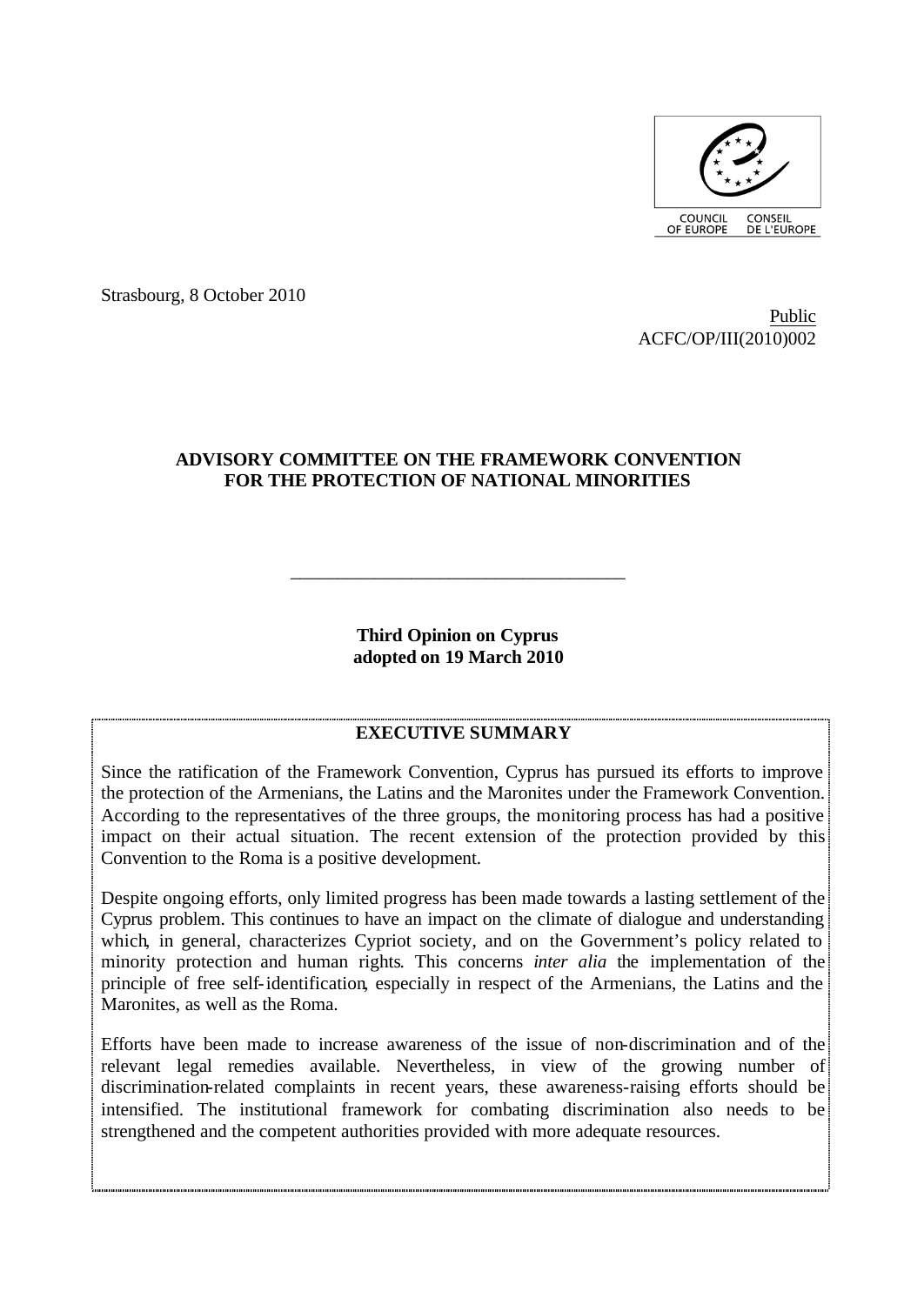The authorities have continued to provide support to the cultural activities of the three "religious groups". They should however adjust this support to the existing needs of these groups and ensure more transparent procedures for accessing public subsidies. The lack of suitable educational materials and qualified teachers remains however a source of particular concern for the three groups. The participation of the Armenians, the Latins and the Maronites in decisionmaking on issues concerning them, in particular in parliament, should be made more effective.

Despite the Government's support measures, the Roma still face serious difficulties in many fields, such as employment, housing, education and access to health services. In addition, while efforts have been made to facilitate effective participation of Turkish Cypriots in social, economic and cultural life and public affairs, shortcomings continue to be reported.

The growing diversity of Cypriot society remains a particular challenge for the Government, notwithstanding the measures taken to allow newcomers to enjoy effectively their rights. Intolerance towards persons belonging to certain groups, in particular the immigrants, is still recorded and requires firm action by the authorities.

# **Issues for immediate action**

- **Examplementation of the principle of self-identification, during the population** census in 2011 and other forthcoming processes, especially in respect of the **Armenians, the Latins and the Maronites, as well as the Roma;**
- ÿ **effectively combating and sanctioning all forms of discrimination and intolerance, including misconduct by members of the police force;**
- $\triangleright$  adoption of a comprehensive integration strategy and its effective implementation;
- ÿ **providing a more adequate response to the educational needs of the three "religious groups", in particular as regards the availability of teaching materials and qualified teachers; provision of the support needed to enable adequate minority language teaching for the Armenians and the Maronites.**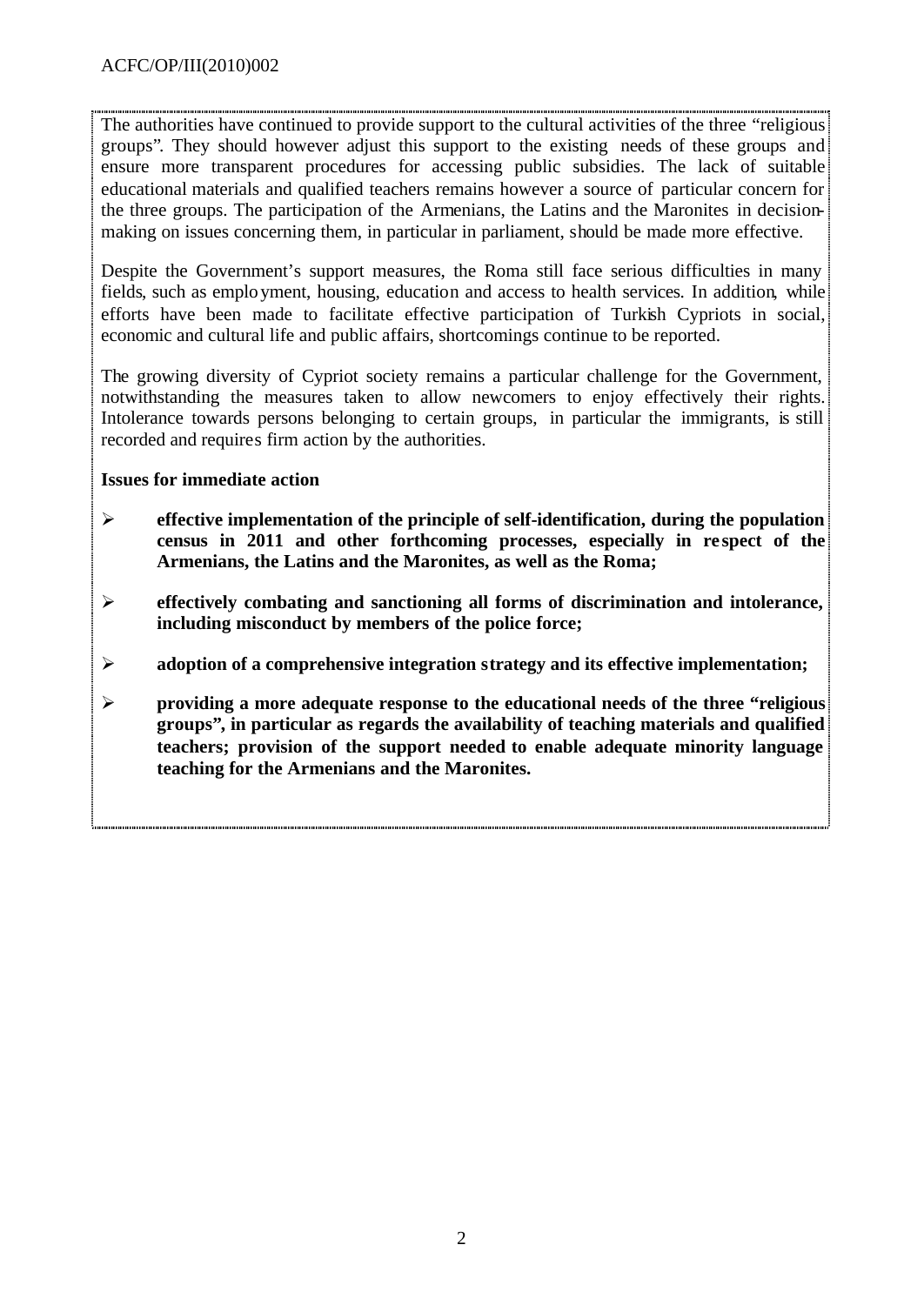# **TABLE OF CONTENTS**

| I.      |                                                                                 |  |
|---------|---------------------------------------------------------------------------------|--|
|         |                                                                                 |  |
|         | Overview of the implementation of the Framework Convention after two monitoring |  |
|         |                                                                                 |  |
|         |                                                                                 |  |
|         |                                                                                 |  |
|         |                                                                                 |  |
|         |                                                                                 |  |
|         |                                                                                 |  |
|         |                                                                                 |  |
|         |                                                                                 |  |
| $\Pi$ . |                                                                                 |  |
|         |                                                                                 |  |
|         |                                                                                 |  |
|         |                                                                                 |  |
|         |                                                                                 |  |
|         |                                                                                 |  |
|         |                                                                                 |  |
|         |                                                                                 |  |
|         |                                                                                 |  |
|         |                                                                                 |  |
|         |                                                                                 |  |
|         |                                                                                 |  |
|         |                                                                                 |  |
|         |                                                                                 |  |
|         |                                                                                 |  |
|         |                                                                                 |  |
|         |                                                                                 |  |
|         |                                                                                 |  |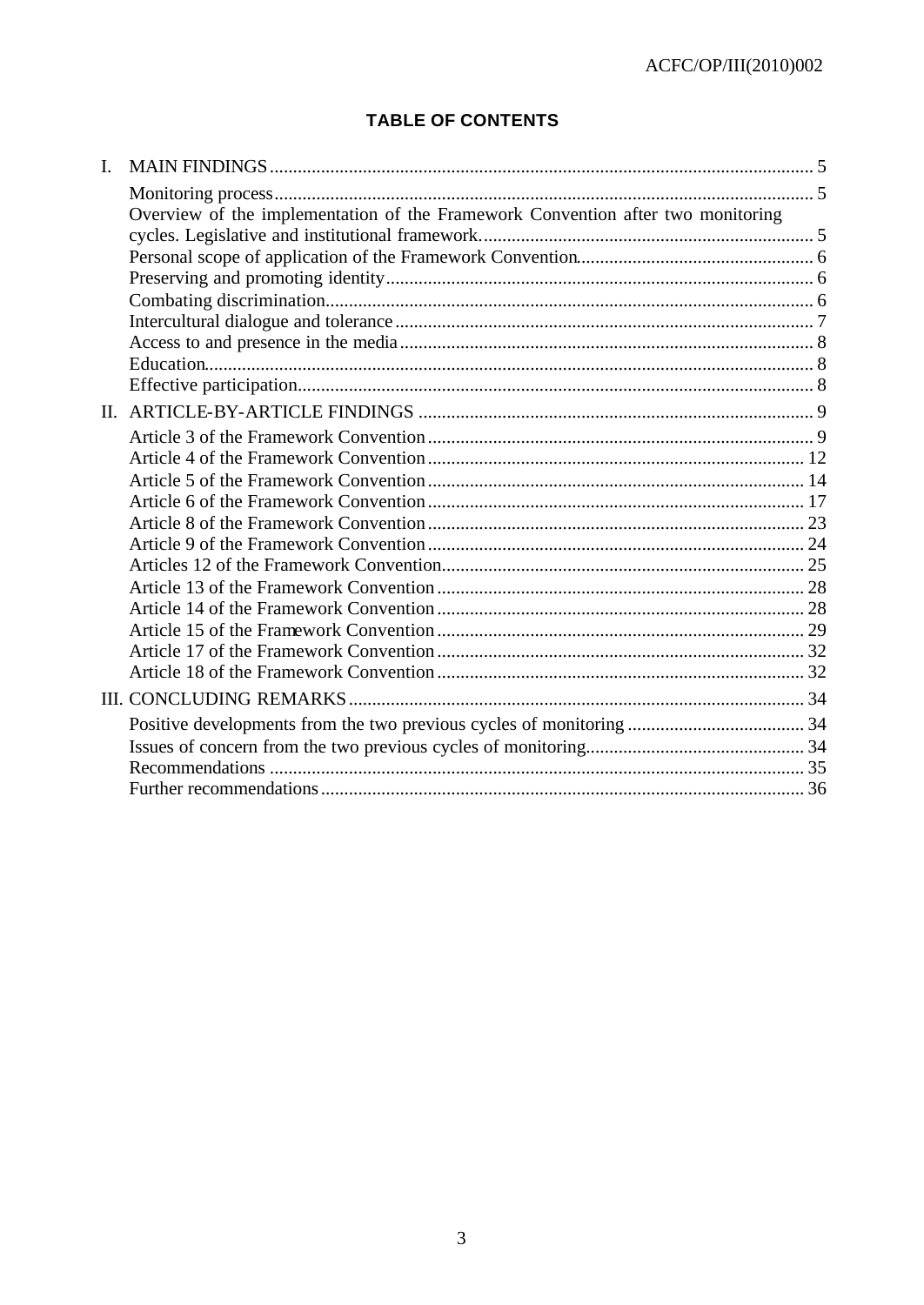# **ADVISORY COMMITTEE ON THE FRAMEWORK CONVENTION FOR THE PROTECTION OF NATIONAL MINORITIES**

# **THIRD OPINION ON CYPRUS**

1. The Advisory Committee adopted the present Opinion on Cyprus in accordance with Article 26 (1) of the Framework Convention and Rule 23 of Resolution (97) 10 of the Committee of Ministers. The findings are based on information contained in the State Report (hereinafter the State Report), received on 30 April 2009, and other written sources and on information obtained by the Advisory Committee from governmental and non-governmental contacts during its visit to Nicosia, from 12 to 15 October 2009.

2. Section I below contains the Advisory Committee's main findings on key issues pertaining to the implementation of the Framework Convention in Cyprus. These findings reflect the more detailed article-by-article findings contained in Section II, which covers those provisions of the Framework Convention on which the Advisory Committee has substantive issues to raise.

3. Both sections make extensive reference to the follow-up given to the findings of the monitoring of the Framework Convention, contained in the Advisory Committee's first and second Opinions on Cyprus, adopted on 6 April 2001 and 7 June 2007 respectively, and in the Committee of Ministers' corresponding Resolutions, adopted on 21 February 2002 and 9 July 2008.

4. The concluding remarks, contained in Section III, could serve as the basis for the Committee of Ministers' forthcoming conclusions and recommendations on Cyprus.

5. The Advisory Committee looks forward to continuing its dialogue with the authorities of Cyprus as well as with representatives of national minorities and others involved in the implementation of the Framework Convention.

6. In order to promote an inclusive and transparent process, the Advisory Committee strongly encourages the authorities to make the present Opinion public upon its receipt. The Advisory Committee would also like to bring to the attention of State parties that on 16 April 2009, the Committee of Ministers adopted new rules for the publication of the Advisory Committee's Opinion and other monitoring documents, aiming at increased transparency and at sharing the information on the monitoring findings and conclusions with all the parties involved at an early stage (see Resolution CM/Res(2009)3 amending Resolution (97) 10 on the monitoring arrangements under Articles 24-26 of the Framework Convention for the Protection of National Minorities).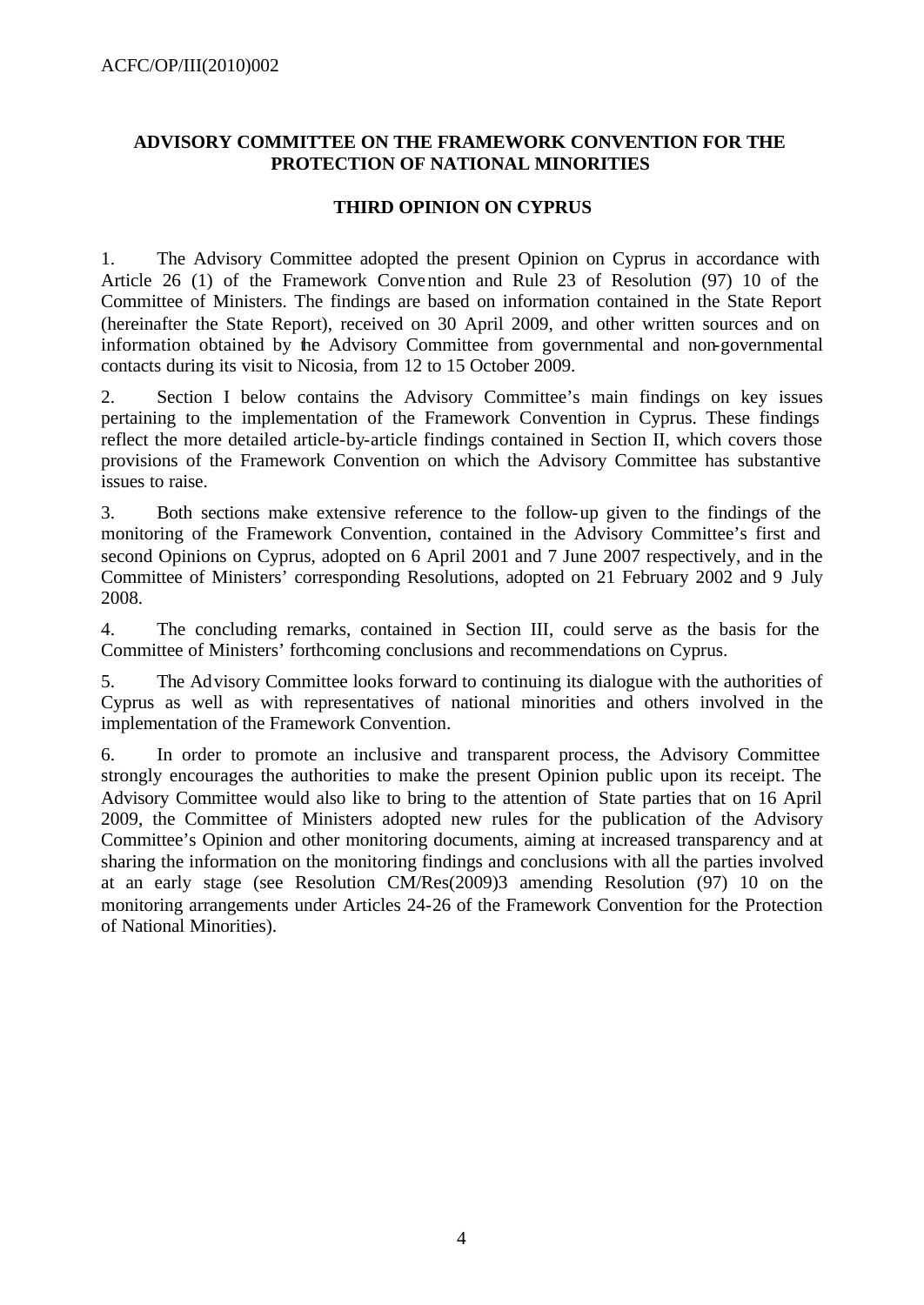# **I. MAIN FINDINGS**

### **Monitoring process**

7. The Advisory Committee welcomes the authorities' constructive approach in their dialogue on the implementation of the Framework Convention. It is pleased to note that its second opinion on Cyprus was published on the website of the Ministry of the Interior and discussed with representatives of the three "religious groups" which are protected under the Framework Convention, namely the Armenians, the Latins and the Maronites. The Advisory Committee notes that representatives of the three groups presented their views to the authorities before the State Report was submitted to the Council of Europe. It hopes that the consultation process will be strengthened in future to ensure that the State Report also reflects the views of the minorities.

# **Overview of the implementation of the Framework Convention after two monitoring cycles. Legislative and institutional framework.**

8. The Advisory Committee is pleased to note that, as stressed by the representatives of the Armenians, the Latins and the Maronites in their review of progress since the ratification of the Framework Convention, the monitoring process and the constructive dialogue established in this connection has had a positive impact on the situation of the persons belonging to the three groups and made a significant contribution to improvements in the implementation of their rights.

9. As in previous monitoring cycles, the Advisory Committee has focused, in preparing this Opinion, on the actions taken by the Cypriot authorities to implement the Framework Convention in the Government-controlled territory. In this context, the Advisory Committee wishes to emphasize that it is fully aware of the issue of properties in the territory outside the effective control of the Government and the pertinent jurisprudence of the ECHR. It needs to be stressed, however, that this issue - as the situation of Cyprus in general - does not come within the mandate of the Advisory Committee, which is limited to the assessment of the action taken by the Cypriot Government in order to fulfil its obligations resulting from the status of Cyprus as a State Party to the Framework Convention. In addition, it would like to stress that, despite ongoing efforts, only limited progress has been made towards a lasting settlement of the Cyprus problem, which continues to have an impact on the Government's policy related to minority protection and human rights and continues to affect the climate of dialogue and understanding which, in general, characterizes Cypriot society. The Advisory Committee trusts that an overall settlement of the conflict will be achieved through constructive dialogue between all the interested parties. Appropriate attention should be paid, in this context, to the principles embodied in the Framework Convention.

10. In Cyprus, the legal framework for the protection of minorities is based on the Constitution, which contains particularly rigid provisions on the possibility of amendment, making it impossible to change its fundamental provisions. As a result, and despite Government openness, the current arrangements and mechanisms of relevance for minority protection, some of which have already been subject of criticisms/recommendations by the Advisory Committee, have not yet been reviewed. This is the case, in particular, with the constitutional requirement for Armenians, Maronites and Latins to affiliate themselves either with the Greek Cypriot or the Turkish Cypriot Community and the obligation to vote to elect their representative in parliament.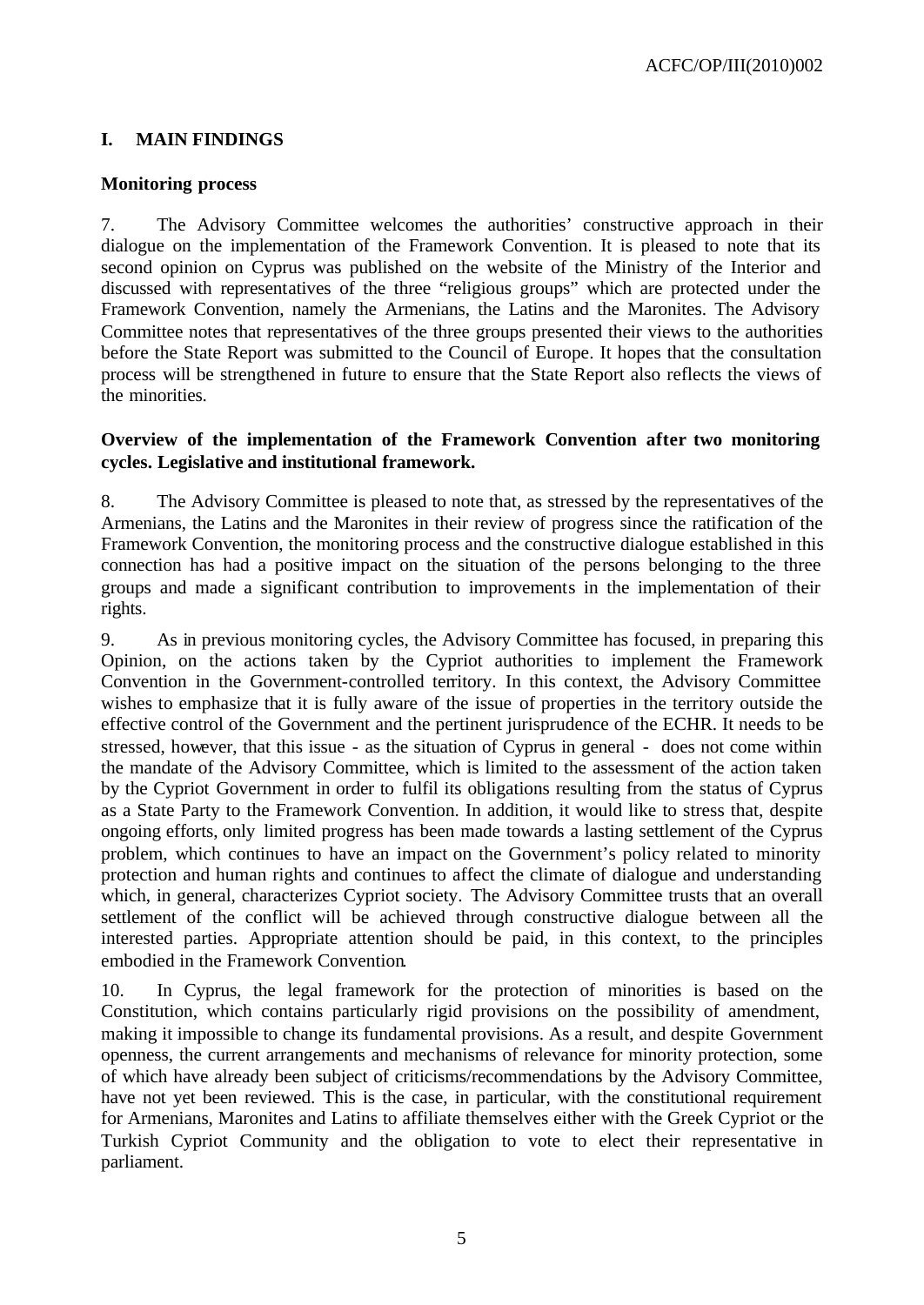11. The Advisory Committee understands that a committee has been set up to consider, in view of the future settlement of the Cypriot question, the various constitutional amendments that might be necessary in this sphere, along with the legal and practical expedients and implications of such amendments. The Advisory Committee has also noted the view among the authorities that it might be necessary to adopt an entirely new national constitution.

12. In the opinion of the Advisory Committee, it is particularly important, in the course of the current negotiations towards a settlement of the conflict, that minority groups are kept informed of any development which may affect them and that they are given the opportunity to make proposals when decisions are made that might have an impact on their situation. It also considers it crucial for the cohe sion of Cypriot society that, once the conflict is settled and the configuration of Cyprus's new constitutional and institutional set-up decided, all groups, in addition to the Greek Cypriots and the Turkish Cypriots, be given their rightful place in society in a climate of mutual respect, understanding and co-operation.

# **Personal scope of application of the Framework Convention**

13. The recognition of the Armenians and Maronites as national minorities and the identification of a designation for the Latins that will more accurately reflect their distinctive identity is a major concern for all three "religious groups" and warrants more attention from the authorities. More generally speaking, it is of utmost importance in the specific context of Cyprus, and in view of the major demographic changes that have taken place in the country in recent years, to collect reliable and up-to-date information on the ethnic, linguistic and religious make-up of the population, showing due regard for the principle of free self-identification and international personal data protection standards.

14. The fact that the Roma population living in the government-controlled territory is covered by protection policies and measures adopted under the Framework Convention is a positive development. It is essential for the authorities to establish structured dialogue with the Roma to bring these measures more closely in line with existing needs.

# **Preserving and promoting identity**

15. The authorities have continued to provide support, including of a financial nature, for the cultural projects of the three "religious groups" and their written publications. Commendable steps have been made to assist the Maronites in their efforts to maintain contacts with members of their community who still live in traditional villages in areas outside Government control and to preserve the cultural and historical heritage on these sites. Specific projects to preserve and revive the language of the Maronites have been set up and deserve stronger Government support.

16. Nevertheless, the efforts of the Armenians and Maronites to establish cultural centres have not yet succeeded. More transparency is required regarding the funds earmarked to subsidise the projects of the three "religious groups" as well as relevant award procedures.

# **Combating discrimination**

17. Increased efforts have been made in recent years to improve public information and awareness-raising on the principles of equality and non-discrimination and available complaint mechanisms, including information about the role of the Ombudsman and the institutions operating under his authority. The resources allocated to the Ombudsman's Office should be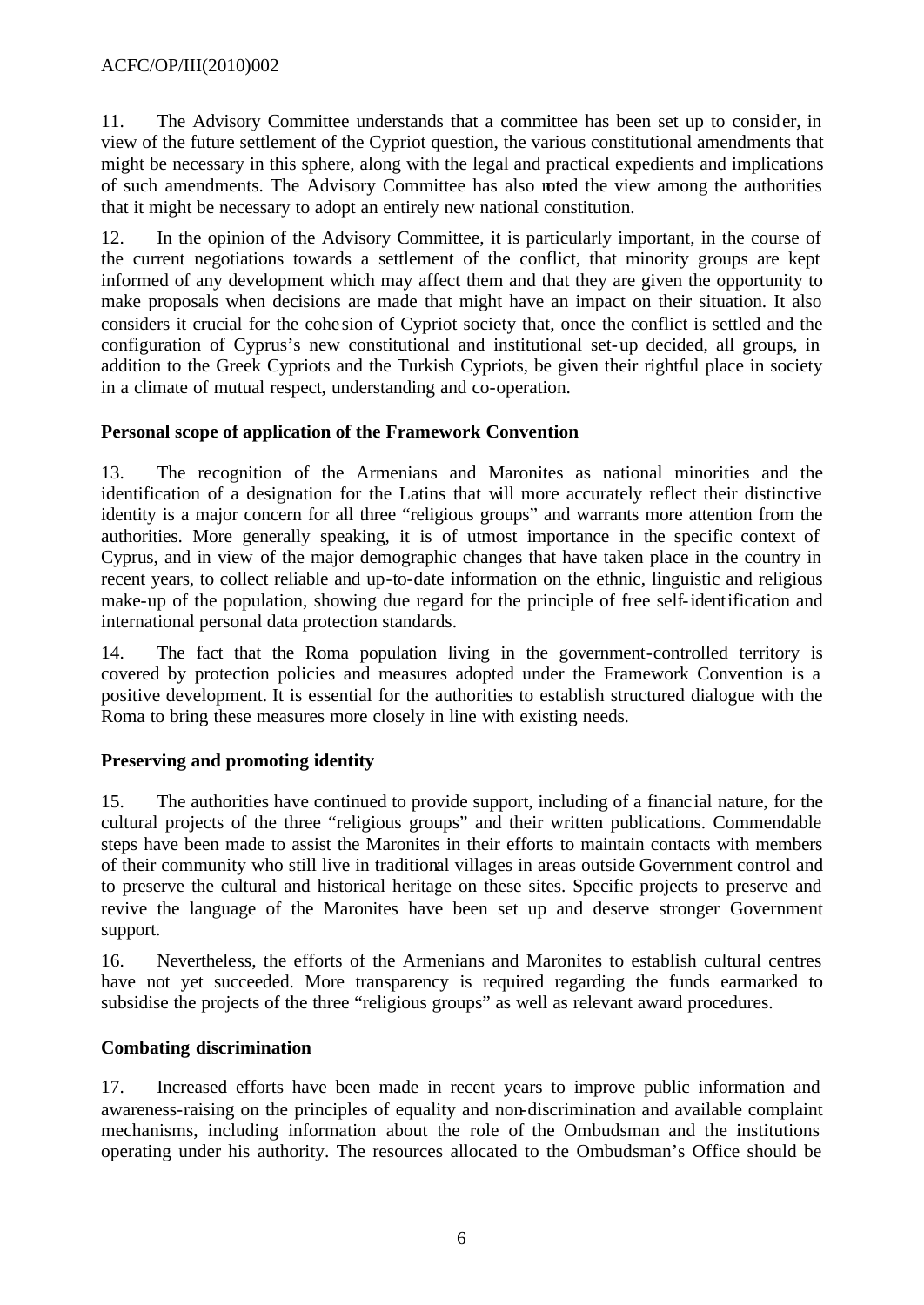increased, however, to enable it to carry out its duties properly. Steps should also be taken to enable the National Institution for the Defence of Human Rights to operate properly.

18. Despite progress made, there are still instances of discrimination, and the increasing number of complaints regarding discrimination on ethnic grounds is a source of concern, particularly as the courts still have practically no case-law in this field. Activities to prevent discrimination and raise awareness on the issue, including the role and the importance of positive measures,<sup>1</sup> should be extended and stepped up to cover all the parties concerned, including the law enforcement agencies and the judiciary.

### **Intercultural dialogue and tolerance**

l

19. The authorities have made efforts to organise the education system so that it better reflects the growing diversity of Cypriot society and helps to preserve a climate of tolerance, respect and intercultural understanding. Measures to raise awareness on human rights and diversity have continued to be taken and now include the police force which has set up an authority to process complaints about abuses committed by its officers. All the necessary conditions must be created to ensure that this body can operate independently.

20. The authorities have continued to take specific measures to allow new arrivals such as migrant workers, refugees and asylum seekers to enjoy their rights in full. However, there is still no coherent integration strategy and these persons encounter many difficulties in various contexts.

21. In general, despite the positive developments referred to above and the overall climate of understanding that prevails in Cypriot society, there are still recorded instances of hostility and even violence towards people belonging to certain groups such as immigrants, Turkish Cypriots and Roma. The authorities should prevent and combat these manifestations more firmly while at the same time stepping up and extending measures to raise awareness on human rights, tolerance and mutual respect. Also, while most of the media try to make a positive contribution to intercultural dialogue, some continue to broadcast material which is damaging to certain groups and stirs up feelings of intolerance and hostility.

22. New steps have been taken to create the necessary conditions for Turkish Cypriots living in the government-controlled territory to take part more effectively in public life, including in economic, social and cultural life and public affairs, and to promote dialogue and co-operation between the Greek Cypriot Community and the Turkish Cypriot Community. However, shortcomings in this respect continue to be reported and the authorities are called on to make a stronger commitment. The Government has paid increased attention to the situation of the Roma and has taken specific measures to give them access to education, housing and social services. However, they are still faced with problems in various sectors and the authorities must step up their efforts.

<sup>&</sup>lt;sup>1</sup> The Advisory Committee notes that there is a difference in the terminology in this regard, both at international level and in the practice of the State parties. Article 4, paragraph 2 of the Framework Convention refers to "adequate measures", and paragraph 39 of the explanatory report mentions "special measures". The Opinions of the Advisory Committee have been trying to follow the different terminology used in the various State parties. In order to unify the language of its opinions and to embrace all different terms used to refer to these measures, the Advisory Committee will use the term "positive measures", unless explicit reference is made to Article 4, paragraph 2 of the Framework Convention, in which case reference is made to "adequate measures" in accordance with the terminology used in that provision.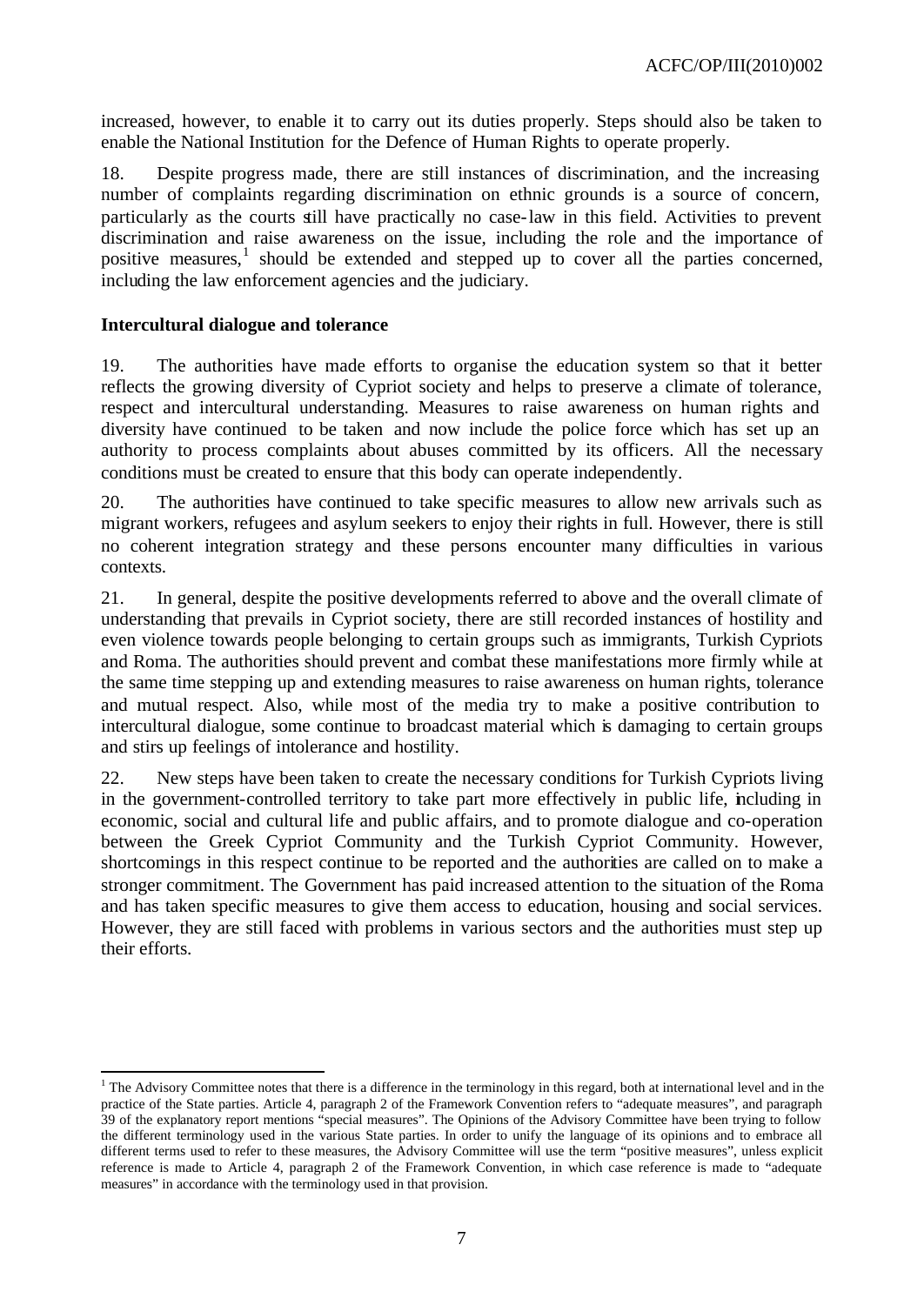### **Access to and presence in the media**

23. The increased air time assigned by public radio broadcasters to programmes aimed at the three religious groups is a positive development. Although in general, Armenians, Latins and Maronites and their concerns receive little media coverage in Cyprus, main events in the three communities are usually covered, and the media give the public a positive image of the three groups. The authorities have continued to provide financial support for the websites of the three "religious groups" and for a written publication produced by each of them. Regrettably, there are no programmes on public television for the three "religious groups".

# **Education**

24. The Armenians, Latins and Maronites still have the support of the Government in the field of education under special arrangements for each of the three groups. Efforts have been made, as part of the general reform of the Cypriot education system, to enhance the multicultural aspect of education*, inter alia* by establishing new curricula and textbooks, which should also include information on the culture and history of the three groups.

25. There are still problems, however, where it comes to finding suitable teaching materials and qualified teachers. For the Armenians, Latins and Maronites, it is particularly important to open up opportunities for teacher training at the University of Cyprus, including courses of Armenian and Cypriot Maronite Arabic. The specific situation of the Maronites and the difficulties they face in the educational sphere, as well as the significant efforts they are making to revive their language, call for more substantial support from the authorities.

# **Effective participation**

26. The three "religious groups" have kept up positive relations with the Ministry of the Interior and the other authorities responsible for protecting minorities. Nonetheless, the measures taken by the Government in this area could be better co-ordinated, one possible measure being the establishment of a specific Government body charged exclusively with the protection of minorities and with relations with the groups concerned.

27. The participation of representatives of Armenians, Latins and Maronites in parliamentary work affecting their communities is still somewhat limited because of the purely symbolic role that the three representatives play, in accordance with the legislation in force. The fact that there is now a political will in the Cypriot parliament to make this participation more effective is a positive development. While taking into account the complex constitutional context in Cyprus, the Advisory Committee hopes that this will make it possible to identify solutions which will translate this political will into action.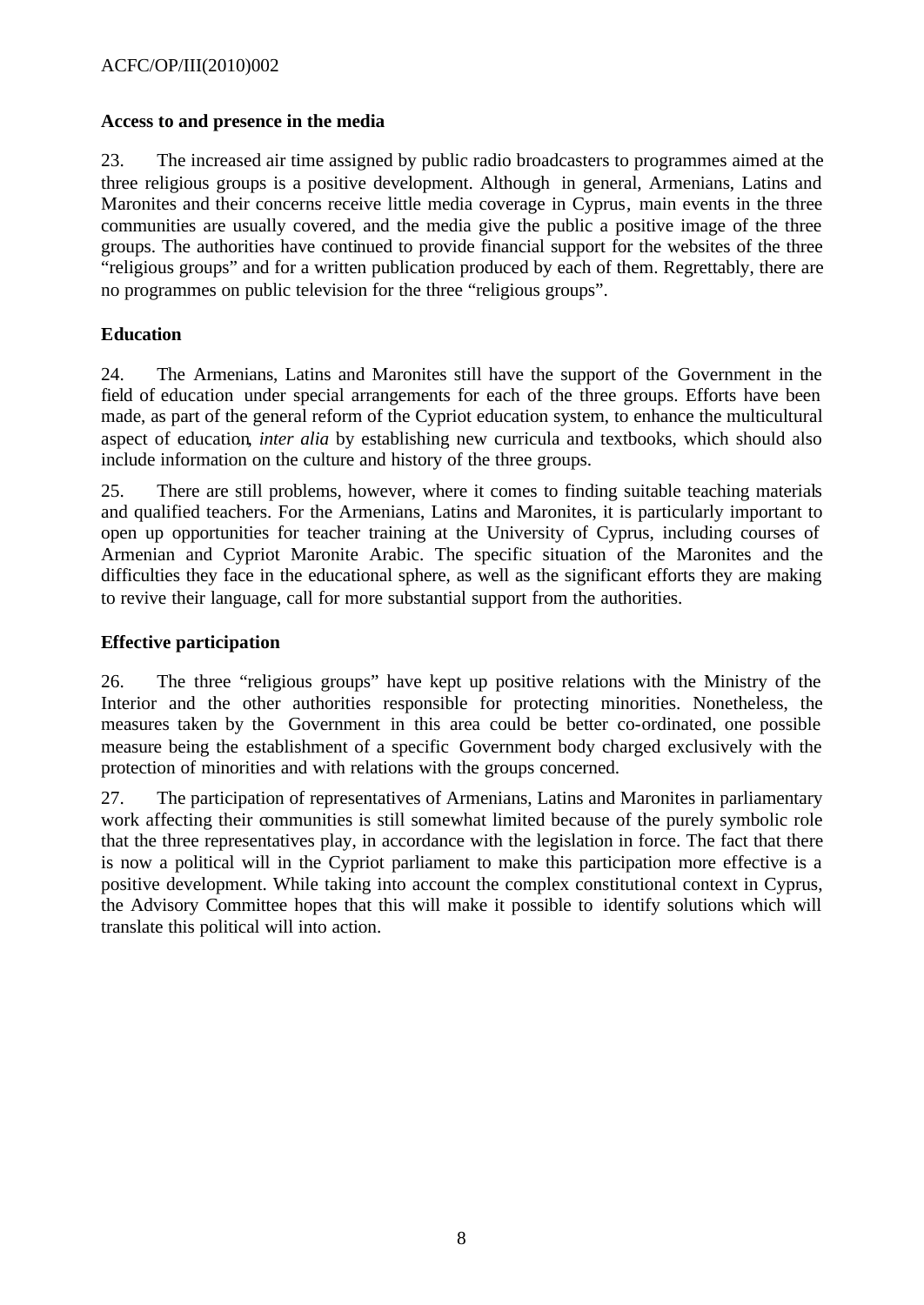# **II. ARTICLE-BY-ARTICLE FINDINGS**

# **Article 3 of the Framework Convention**

# **Personal scope of the Framework Convention**

# *Recommendations from the two previous cycles of monitoring*

28. In the previous monitoring cycles, the Advisory Committee found that the obligation on persons belonging to the three "religious groups"- the Armenians, the Latins and the Maronites to affiliate to either the Greek Cypriot Community or the Turkish Cypriot Community, as well as their obligation to elect their respective representative to parliament, should be re-examined in the light of Article 3 of the Framework Convention.

29. The Advisory Committee encouraged the authorities to continue their dialogue with the Latins, in consultation with them, in order to find a designation acceptable to them, as well as to re-examine the designation of the Maronites as just a 'religious group'.

30. The authorities were encouraged to take a flexible approach to the Framework Convention by keeping open the possibility of using it to protect persons belonging to other groups. They were also encouraged to open a dialogue with the Roma and consider including them in the protection of the Framework Convention.

# *Present situation*

31. The Advisory Committee notes with regret that the approaches made to the authorities by the Armenians and Maronites to have their groups recognised/designated as ethnic groups or national minorities rather than just "religious groups" have not been positively received. The Advisory Committee has nevertheless understood from some of its interlocutors that such a recognition/designation would not require any amendment to the Constitution. Likewise, the Latins' wish to be designated by a term more properly reflecting the key element of their identity, the ir Roman Catholic religion, has not yet met with the desired response from the authorities.

32. The Advisory Committee notes that these demands remains of concern to the three groups. According to a number of the Committee's interlocutors, their demands might meet a more favourable response when a new constitution is adopted in the context of an overall settlement of the Cyprus problem. The Advisory Committee expresses the hope that, in these circumstances, the authorities will pay all due attention to these demands, which express the desire for recognition of the distinctive features making up the identity of Armenians, Latins and Maronites.

33. The Advisory Committee has been informed that there are significant obstacles to changing the constitutionally-based obligation on persons belonging to the "religious groups" to affiliate to one of the two Communities (Greek Cypriot or Turkish Cypriot). According to the authorities, if the three "religious groups" were exempted from this obligation, they would thereby also loose the possibility of participating in decision-making which is available to them under the arrangements established by the Constitution.

34. As to the possibility of relaxing the requirement that members of the three "religious groups" vote at elections, the Advisory Committee was informed by academics met in Cyprus that, in their view, a constitutional amendment may in fact not be necessary. It notes that the matter is being examined by the Ministry of the Interior and that a draft amendment is to be submitted to the Council of Ministers for a decision.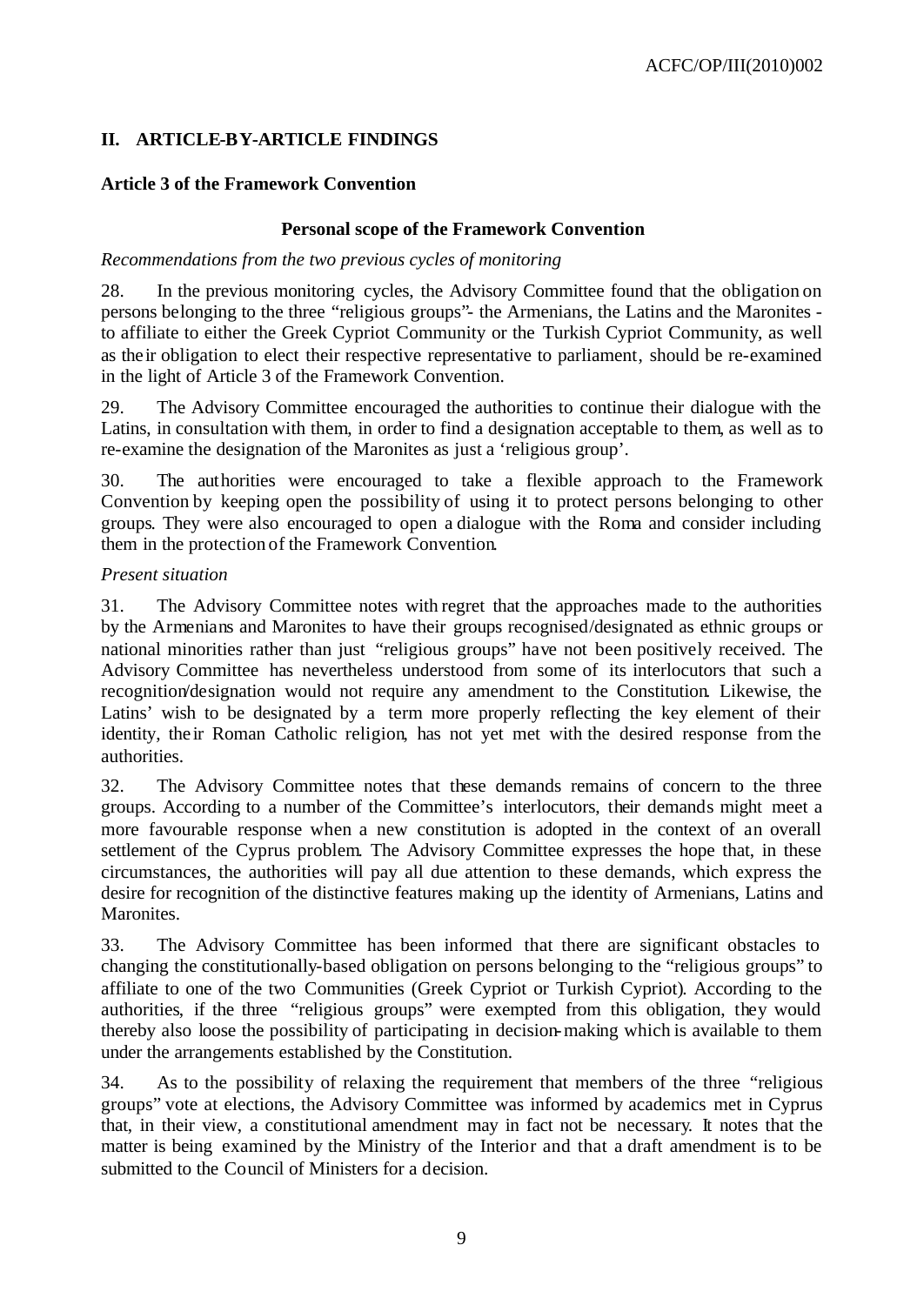35. The Advisory Committee is aware of the complex constitutional situation in Cyprus and the various issues and implications that must be borne in mind when trying to resolve the problems described in the previous paragraphs. It however reiterates that the situation described above is not in line with the Framework Convention. The Advisory Committee believes that the authorities should display a greater degree of openness and pursue their dialogue with representatives of the "religious groups" so as to be able to identify solutions acceptable to all parties concerned. The Advisory Committee draws attention to the fact that Article 3 of the Framework Convention protects the right of persons belonging to minorities to identify freely with an ethnic community and to express this identification freely. It is undoubtedly of key importance that this right is recognized by the authorities. The Advisory Committee understands that, whichever solution is chosen, settlement of the conflict and the subsequent constitutional institutional changes will have an impact on the position/status and situation of the Armenians, Latins and Maronites. It therefore considers it essential in this process that the authorities ensure that the latter are systematically consulted and informed and that their views are duly taken into account (see also the comments on Article 15 below).

36. The Advisory Committee notes with satisfaction that, as indicated in the State Report, the Roma 2 have access to protection under the Framework Convention in the same way as any minority group fitting the Cypriot authorities' definition of a 'national minority'<sup>3</sup> and resident in territories under the government's effective control. It notes that the authorities reportedly have stepped up action to help persons belonging to this group to improve their social and economic situation and become effectively integrated in Cypriot society (see also comments on Article 6 below).

37. The Advisory Committee notes with satisfaction that, as stated in the State Report, the authorities are paying particular attention to the principle of free self-identification when providing assistance to the Roma. It welcomes this approach and invites the authorities to engage in a constructive dialogue with the Roma, including for ascertaining that their inclusion in the Turkish Cypriot community is not contrary to their wishes. The 2011 census represents an excellent opportunity to obtain greater clarity on this issue and, more generally, up-to-date information on the Roma population and its situation (see also the comments in paragraphs 45- 46 below).

38. The Advisory Committee notes with satisfaction that, while persons who have settled in Cyprus more recently are not officially covered by the Framework Convention, in practice steps have been taken to support them and a strategy is being prepared to facilitate their integration into society. The Advisory Committee welcomes this approach which seems to be favoured by the authorities, faced with the ever-changing nature of Cypriot society, and encourages them to continue and strengthen their efforts to protect the fundamental rights of all and maintain a positive climate of tolerance and mutual understanding (see comments on Article 6 below for details).

# *Recommendations*

39. The authorities are strongly encouraged to re-examine, in the light of Article 3 of the Framework Convention and especially in view of any subsequent revision of the Constitution,

<sup>&</sup>lt;sup>2</sup> The Roma population living in Cyprus is now estimated to number over a thousand people, who travel frequently between government-controlled territory and the territory outside government control. According to official sources, most speak Turkish as their main language, although they have their own non-written language ('Kurbetcha'), and are of the Muslim faith. Under the 1960 Constitution establishing a bi-community Cypriot state, the Roma were automatically considered as belonging to the Turkish Cypriot community.

<sup>&</sup>lt;sup>3</sup> For the Cypriot authorities, the term 'national minorities' within the meaning of the Framework Convention refers only to minority groups that had a traditional presence on the island at the time when the Republic of Cyprus was established in 1960 and whose members have Cypriot citizenship (see State Report).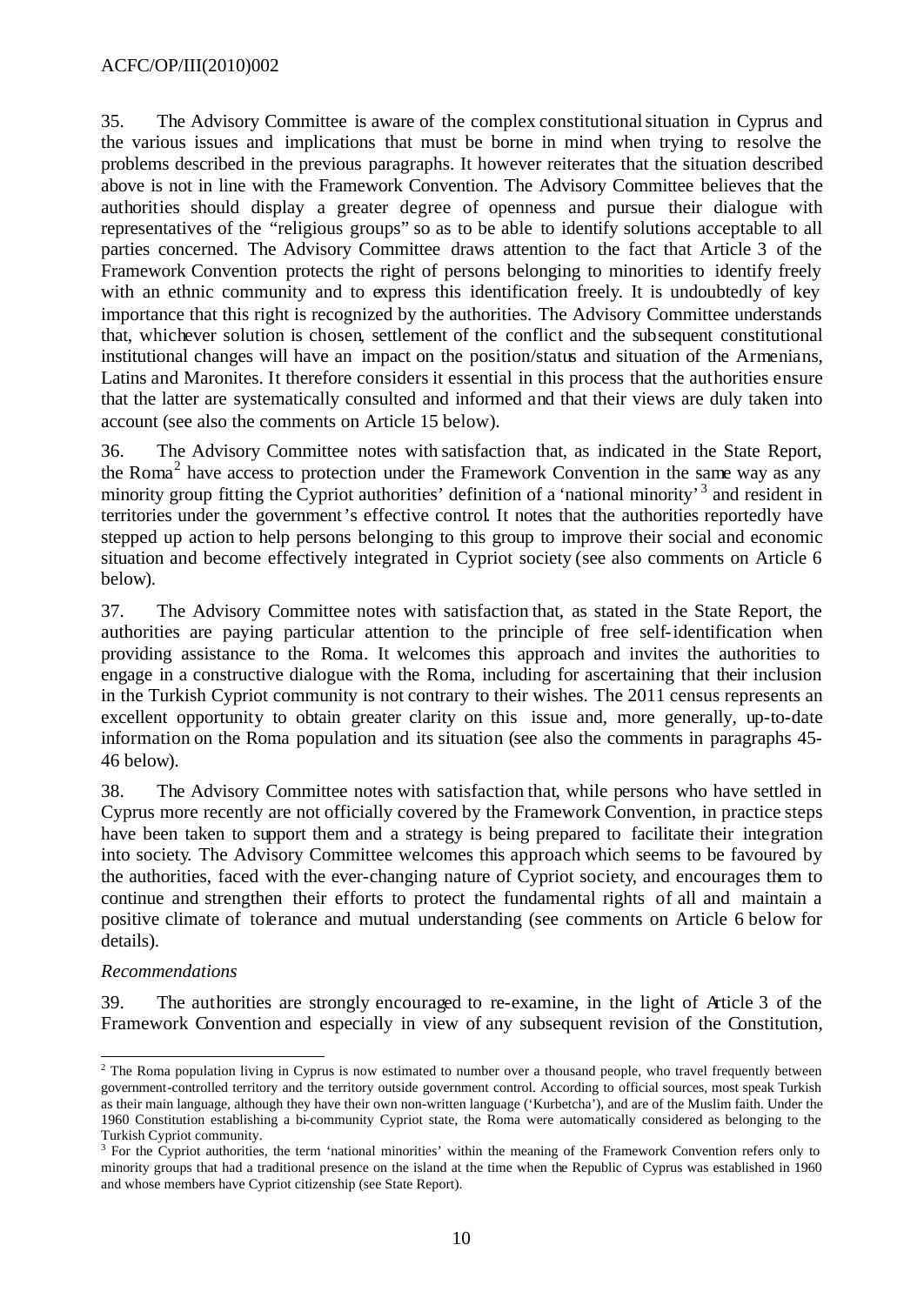the obligation of persons belonging to the three "religious groups" to affiliate to either the Greek Cypriot Community or the Turkish Cypriot Community as well as their members' statutory obligation to elect their representative to parliament, while ensuring that this does not lead to any decrease in their current rights.

40. The authorities should continue the dialogue with the Armenians and Maronites concerning possible explicit recognition as a national minority rather than "religious group" and with the Latins to find a designation more acceptable to them. While stepping up measures to protect and support the Roma under the Framework Convention, dialogue with the Roma should also be continued and up-to-date information obtained regarding their ethnic, linguistic and religious affiliations.

41. The authorities are encouraged to maintain their flexible approach to the Framework Convention to allow, where appropriate, for the inclusion within its scope of application of other persons having shown an interest in the protection provided by this instrument.

### **Collection of data**

### *Recommendations from the two previous cycles of monitoring*

42. In the previous monitoring cycles, the Advisory Committee encouraged the authorities, when collecting and using data on the religious and ethnic composition of the population, to ensure respect for the right of every person belonging to a national minority "freely to choose to be treated or not to be treated as such" embodied in Article 3 of the Framework Convention and to ensure that current international standards concerning protection of personal data collected and processed for statistical purposes were observed. In particular, it invited them to ensure that in future the census questions and forms were drawn up in such a way as to allow individuals to express their ethnic and religious identities freely.

#### *Present situation*

43. The Advisory Committee notes that a new population census is due to be held in 2011. According to the authorities,  $\dot{\mathbf{t}}$  is planned to include questions on individuals' ethnic origin, language and religion in the census forms. However, the exact wording of these questions was reportedly not decided at the time of the visit of the Advisory Committee.

44. The Advisory Committee considers it important for the authorities to ensure that representatives of the various population groups, including the three "religious groups", are consulted about the formulation of the questions and the list of options for answering them. Furthermore, flexibility is essential - optional questions and an open list of alternative answers with no obligation to affiliate to a set category and including also the possibility for multiple identity affiliations (e.g. for children of mixed marriages) - to allow the census results to reflect each individual's actual choices. Likewise, respect for free expression of ethnic identity when processing the data collected is crucial if an accurate picture of the population's composition is to be obtained. The Advisory Committee considers it essential for the authorities and all parties concerned to have a reliable picture of the population's main characteristics.

45. It is fundamental to make the population aware of the importance of the census and to provide proper information about specific procedures. It is also important for the authorities to consider the possibility of including members of the "religious groups" and other vulnerable groups, such as the Roma as enumerators and, according to the needs, to use the different languages spoken in Cyprus, including Turkish, for the questionnaires. According to the authorities, at this stage it is planned that census questionnaires will be available in Greek and English only.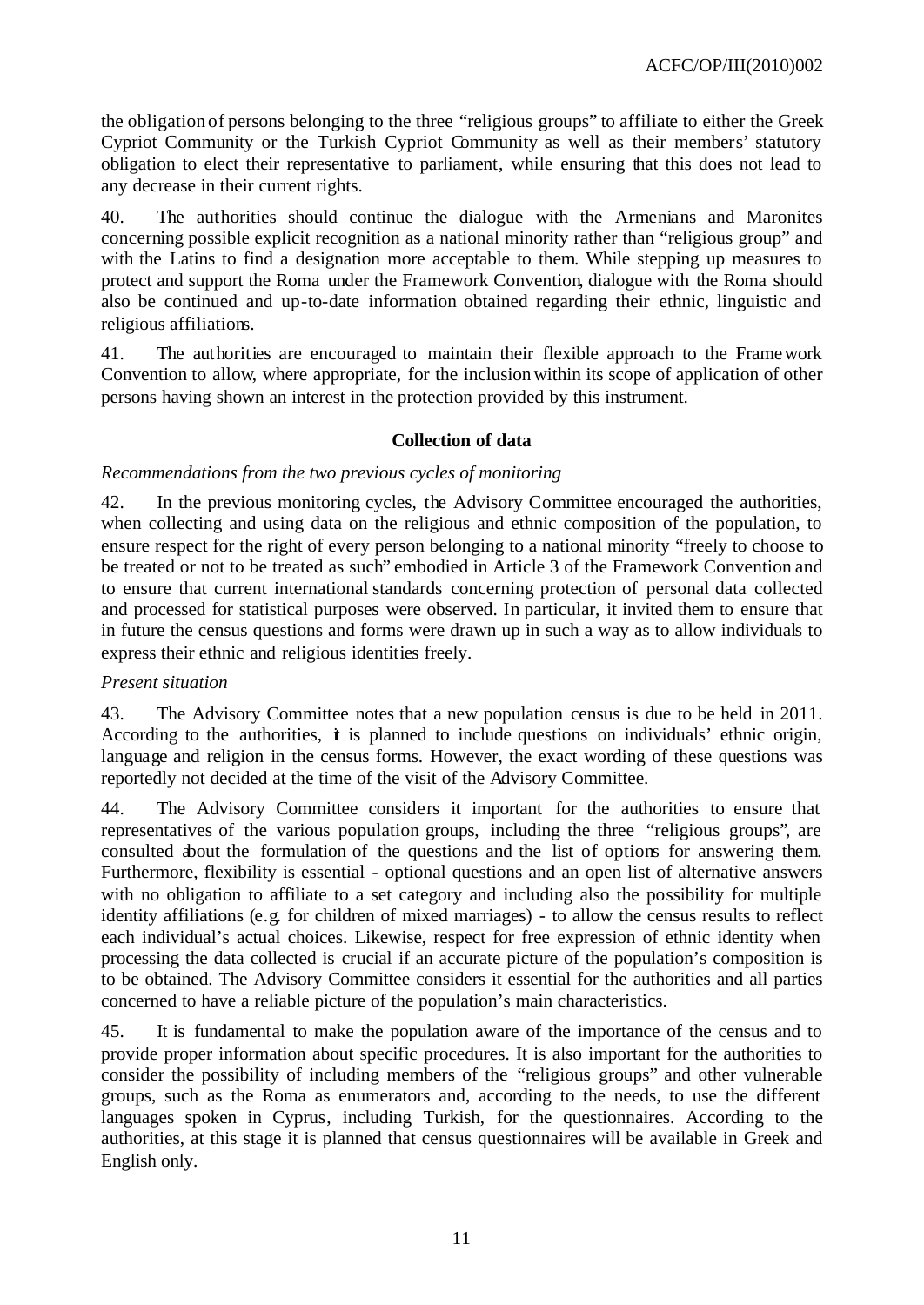46. The Advisory Committee notes that other methods are being used by the authorities to obtain data about the population and its situation in various fields, such as employment and education. It wishes to stress the paramount importance of having reliable data for effectively drawing-up, implementing and evaluating policies for the various population groups and their specific needs, including the "religious groups". The Advisory Committee reminds the authorities of the importance of ensuring that existing international standards and rights applicable in the field of personal data protection are respected<sup>4</sup>.

# *Recommendations*

47. When collecting and using data on the ethnic, religious or linguistic composition of the population, including in the context of the planned census in 2011, the authorities must ensure that the principles enshrined in Article 3 of the Framework Convention are scrupulously respected and that international standards on personal data protection are observed. In particular, the census questions and forms should be drawn up in such a way as to allow individuals to express or not to express their ethnic, religious and linguistic identities freely.

48. The "religious groups" must be duly consulted when preparing the census and its forms, and an awareness-raising campaign should be organised for the population as a whole, with special attention paid to vulnerable groups, such as the Roma. Particular attention should also be paid to the matter of the languages used for the census forms.

# **Article 4 of the Framework Convention**

# **Legal and institutional framework for combating discrimination**

# *Recommendations from the two previous cycles of monitoring*

49. In the previous monitoring cycles, the Advisory Committee encouraged the authorities to supplement the legal framework for protection against discrimination in order to prohibit discrimination in all fields and make effective remedies available to potential victims. It also invited the authorities to do more to raise awareness and provide information concerning the principles of non-discrimination and equality.

50. The authorities were encouraged to make additional resources - technical, financial and human - available to the Office of the Ombudsman to strengthen its institutional capacity and ensure the operational independence and effectiveness of the new institutions established under its aegis. They were also encouraged not to delay in setting up a national human rights institution based on the Paris Principles and to provide it with the human and financial resources required for its proper functioning.

# *Present situation*

51. The Advisory Committee welcomes the authorities' efforts to improve information and awareness about the principles of equality and non-discrimination as well as tolerance and intercultural dialogue. It notes that a National Action Plan on Gender Equality for 2007-2013, aimed *inter alia* at promoting equal participation of men and women in social, economic and political life, is currently being implemented in the various sectors of concern and that the position of Children's Commissioner has been established.

52. Various actions have been taken to inform the population about the remedies available to combat discrimination and, in particular, the powers of the Office of the Ombudsman in this

l <sup>4</sup> See for instance the Convention for the Protection of Individuals with regard to Automatic Processing of Personal Data (ETS 108) and the Committee of Ministers Recommendation (97) 18 on the protection of personal data collected and processed for statistical purposes.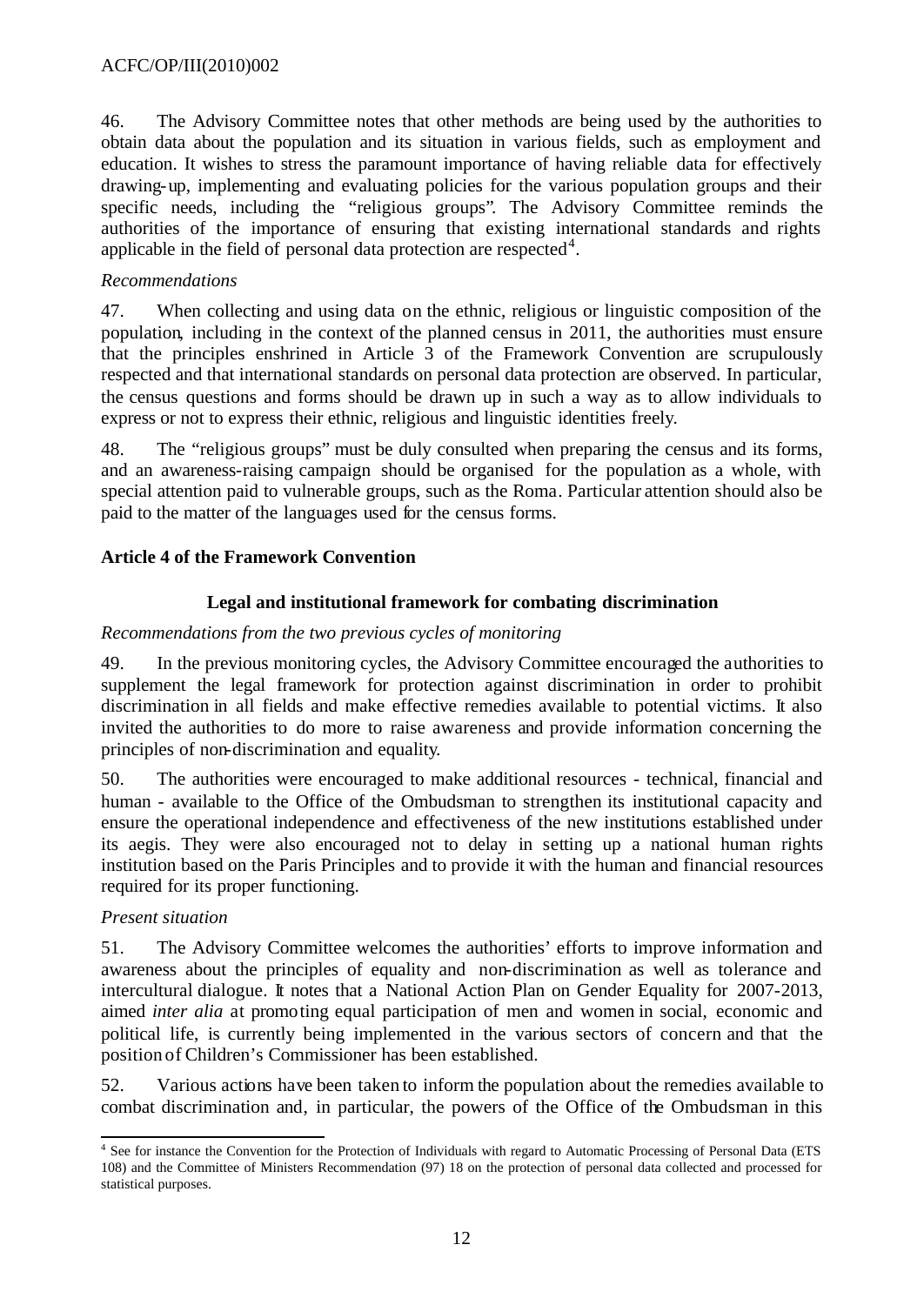field. The Advisory Committee notes that in Cyprus the Ombudsman Office includes two separate departments which fulfil both the tasks of an anti-discrimination body and of an equality authority. The Advisory Committee nevertheless would like to stress that increased clarity with regard to the distribution of tasks between the two units and the various departments within the Office would be beneficial to these bodies' effectiveness and transparency. In the Office's opinion, additional resources are needed if it is to perform its task efficiently and, further, that its powers do not include the possibility of initiating procedures and representing victims of discrimination in the courts.

53. The Advisory Committee notes with interest the increase in the number of complaints to the Anti-discrimination body concerning acts of discrimination based on the victim's ethnic origin (214 according to the 2008 annual report, and 125 out of 157 complaints according to the 2007 Annual Report, as against 61 in 2004), an increase which the authorities attribute mainly to more awareness-raising with regard to discrimination. Whilst the efforts in this field are appreciable, the Advisory Committee believes that this situation also reflects the existence of instances of discrimination and discriminatory attitudes - attitudes which have been reported to it from various sources. It considers that awareness-raising campaigns should be continued and increased, and the use of complaints mechanisms by victims of discrimination encouraged.<sup>5</sup>

54. As regards case-law, it is reported that the cases involving discrimination are not classified as such in the courts' data bases, which makes it very difficult to obtain a clear view of the number of cases of discrimination which have been brought before the Cypriot courts. According to an expert report, several years after the entry into force of the anti-discrimination legislative framework established in 2004,<sup>6</sup> reportedly only one case invoking antidiscrimination provisions had been submitted to courts. <sup>7</sup> The Advisory Committee notes that in addition to raising public awareness, it is imperative to intensify training on anti-racist and antidiscrimination law within specific target groups, including the judiciary. The Advisory Committee notes that, before July 2006,  $\frac{8}{9}$  measures taken in favour of groups more exposed to discrimination were interpreted by Cypriot courts as contrary to the antidiscrimination provisions of Article 28 of the Constitution, and thus as discriminatory and contrary to the equality principle as guaranteed by the Constitution. The Advisory Committee regrets that certain representatives of the authorities continue to make reference to this earlier court interpretation when the adoption of positive measures in respect of certain groups is envisaged. The Advisory Committee points out that, in accordance with Art. 4.3 of the Framework Convention as well as under international and EU law, positive measures which are put in place temporarily to counter past or present discriminatory effects, shall not be considered to be an act of discrimination.

55. The Advisory Committee notes with interest the Ombudsperson's focus on the impact of religious identity on intercultural relations within society and the implementation of the equality principle in this regard. According to information from her Office, religious affiliation is a key aspect of Cypriot society and puts people who do not share the majority religion at a disadvantage. By way of example, a national survey of majority attitudes to persons with a

l <sup>5</sup> Complaints regarding discrimination on the ground of race or ethnic origin have also been submitted to the Equality Authority, in charge of investigating complaints in the area of occupation and employment as well as, since May 2008, in the area of accessing goods and services. According to the Annual Report 2007-2008, these complaints represented 31% out of 115 complaints in 2007 and 9% out of 93 complaints in 2008.

<sup>&</sup>lt;sup>6</sup> The Equal Treatment (Racial or Ethnic Origin) Law,  $N^{\circ}$  59(I)2004; The Equal Treatment in Employment and Occupation Law, N° 58(I)2004; The Persons with Disabilities (Amendment) Law, N° 57(I)2004; The Combating of Racism and Other Discrimination (Commissioner) Law, N° 42(I)2004.

<sup>7</sup> Report on measures to combat discrimination; Directives 2000/43/EC and 2000/78/EC, Country Report, Cyprus, Nicos Trimikliniotis, State of affairs up to 8 January 2007

<sup>&</sup>lt;sup>8</sup> See The fifth Amendment of the Constitution Law, 127(I) of 2006.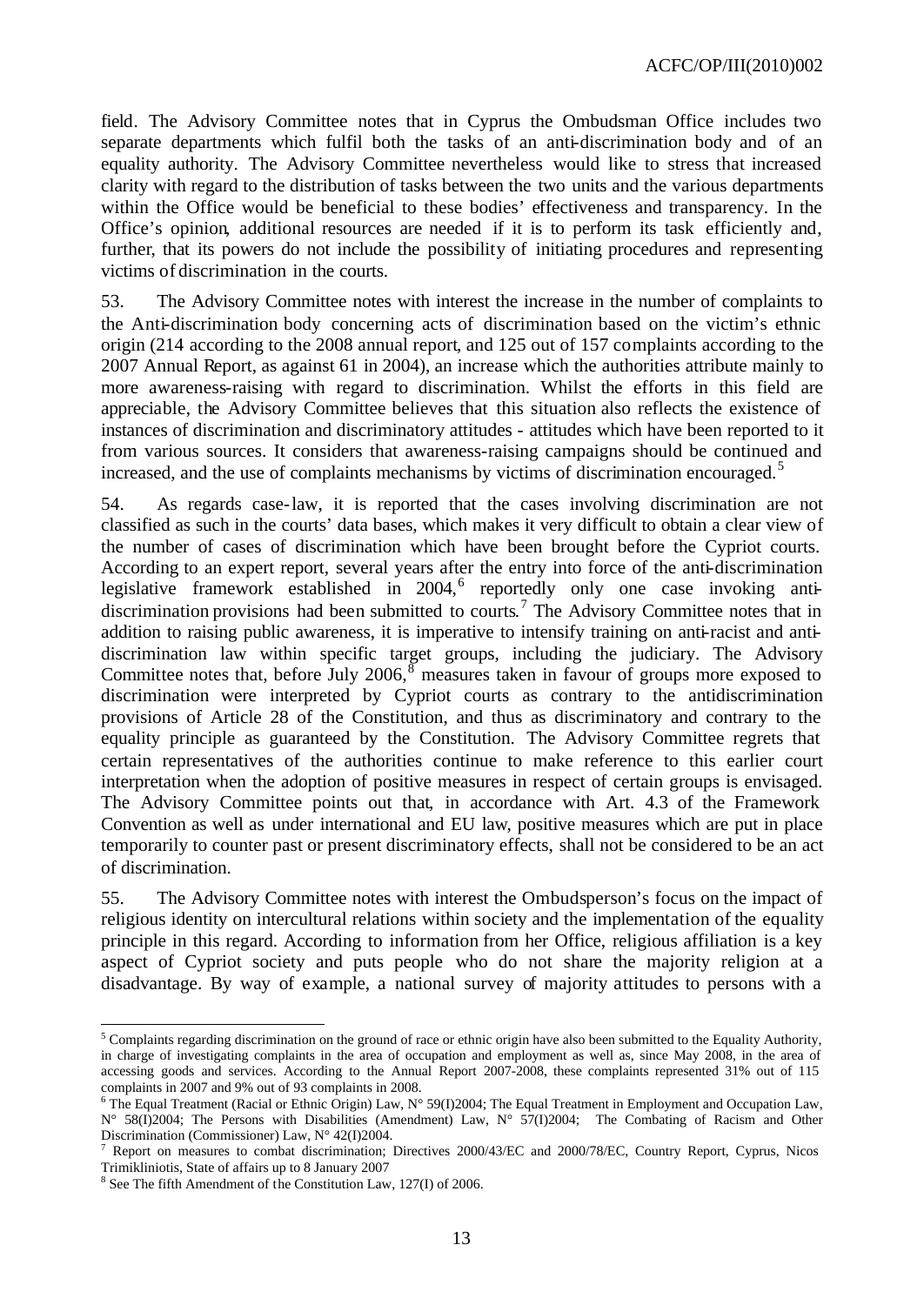different religious affiliation, published in June 2008, shows that half of these persons believe that, because of their different religion, they are less likely to be offered a job.

56. The Advisory Committee has taken note with interest of the recommendations issued by the Office of the Ombudsperson on ways to tackle discrimination and difficulties faced by persons belonging to more vulnerable groups. It notes in particular that, in May 2009, the Equality Authority has stated that, in order to implement the right of the Maronites to education in accordance to the specific needs of this group,<sup>9</sup> positive measures are necessary. In its decision, the Equality Authority has made reference, *inter alia,* to Article 4 of the Framework Convention.

57. The Advisory Committee notes that the National Human Rights Institution set up a few years ago is encountering organisational problems.<sup>10</sup> It nevertheless welcomes the fact that the authorities are currently seeking the best ways to ensure that it can operate independently in full accord with the Paris Principles.

### *Recommendations*

58. The Advisory Committee encourages the authorities to strengthen their support to the Ombudsperson, including by providing the human and financial resources needed to enable her Office to fulfil effectively and independently its complex responsibilities in combating discrimination and in other fields. Similarly, they should ensure that the National Human Rights Institution is operational and in full accordance with the Paris Principles.

59. The authorities should step up their awareness-raising and training work with regard to prevention of discrimination and to the relevant anti-discrimination legislation, including activities targeting members of the judiciary, the police force and legal practitioners.

60. The authorities should also increase awareness-raising on the adoption of positive measures and their importance in ensuring effective equality in respect of all.

# **Article 5 of the Framework Convention**

### **Support for the preservation of the identity and culture of persons belonging to national minorities**

### *Recommendations from the two previous monitoring cycles*

61. In the previous monitoring cycles, the Advisory Committee encouraged the authorities to improve the arrangements for awarding financial support for the cultural activities of the "religious groups". It invited them to examine, in co-operation with those concerned, requests for assistance in establishing cultural centres for the Maronites and Armenians, as well as other priority projects for the three groups.

62. The Advisory Committee took note of the problems facing the Maronites in their efforts to preserve and develop their language, culture and identity and encouraged the authorities to give them their full support. In particular, the authorities were invited to continue and intensify measures to facilitate travel by the Maronites to their traditional villages in areas not under Government control and to support the revitalisation of their cultural and religious heritage.

l  $9^9$  Equality Authority, Decision n° ?.?.R. 93/2005, 12 May 2009.

 $10$  Since the terms of office of its president and members came to an end in 2008, the procedures for appointing new members have been launched and should be completed shortly.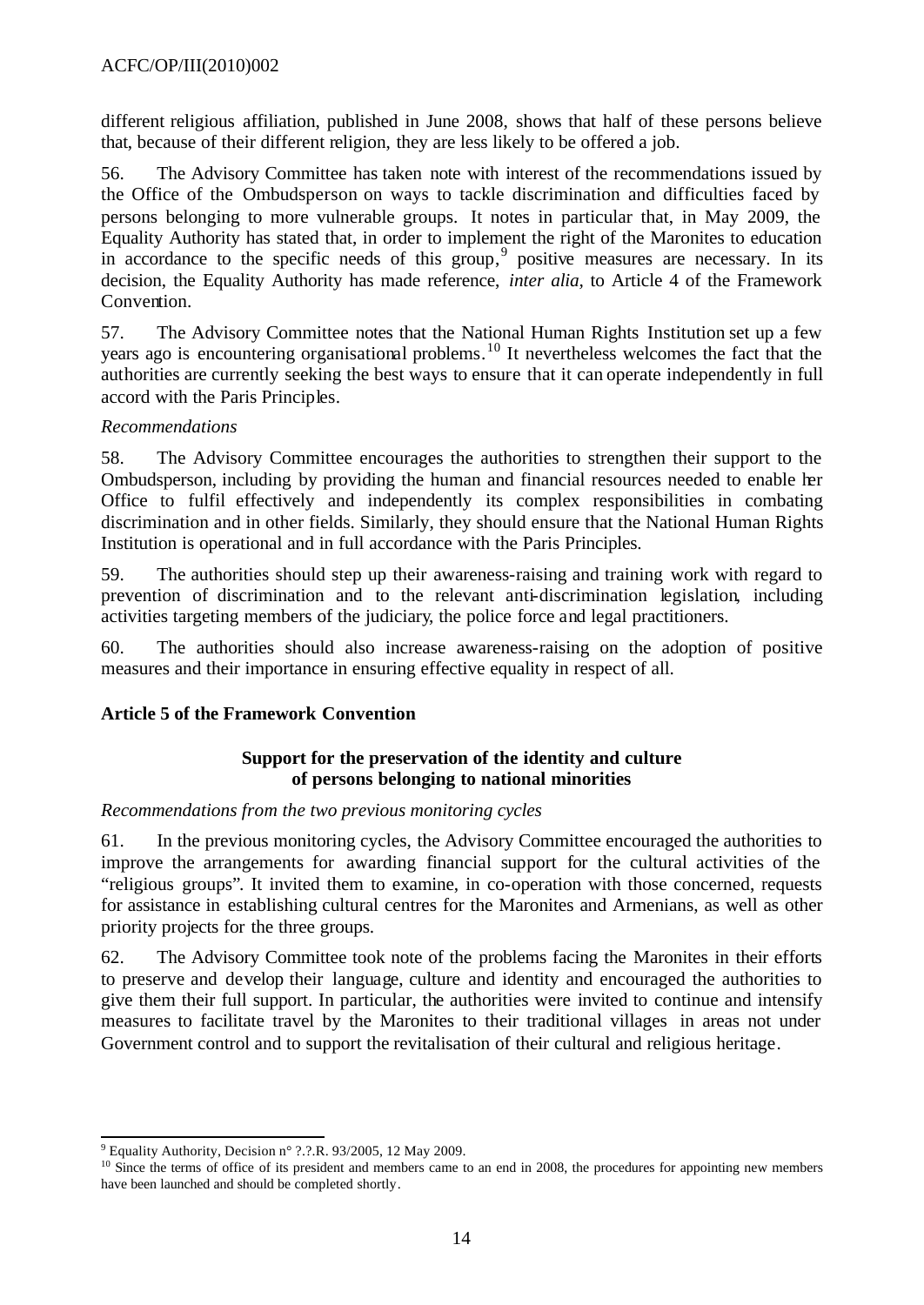ACFC/OP/III(2010)002

### *Present situation*

63. The Advisory Committee notes that the authorities have continued to support the cultural projects of the three "religious groups" and that, although the financial amounts allocated are limited, the grants made available since 2006 for one print publication of each group have been maintained. In addition, financial assistance has been provided to the Armenians, Latins and Maronites to create and maintain their respective websites.

64. The Advisory Committee notes with satisfaction the support recently given to the Latins for the preparation and public launch of an audiovisual documentary about the history and culture of this community. It also welcomes the efforts made in 2008 to fund a holiday camp allowing some 90 Maronite children to immerse themselves in the language and culture of the traditional village of Kormakitis, in territory outside the government's effective control.

65. Various possible arrangements are under examination with the University of Cyprus to foster research into the identity and culture of the three groups (Armenians, Latins and Maronites) and to provide Armenian and Cypriot Maronite Arabic language courses. To preserve and promote the three groups' cultures and identities, the Advisory Committee believes it important for these plans to be put into effect as soon as possible, with the technical modalities to be worked out by all parties concerned.

66. Whilst appreciating these positive developments, the Advisory Committee notes that – as pointed out by the representatives of the "religious groups" – to be more effective, the State support granted to these groups ought to be increased and the methods of obtaining it made more accessible. According to these groups, more transparency is needed with regard to the special funds annually earmarked in the budgets of the relevant ministries for support for the three groups and regarding procedures for obtaining grants. This would allow the three communities to plan and implement their projects more effectively in the longer term.

67. The Advisory Committee has also noted that, despite some progress, the Maronites' application for financial assistance to establish a cultural centre has still not been approved. While the alternative suggested by the Government - use of a sports hall in the St. Maron primary school to accommodate the community's cultural activities - appears unsatisfactory to the community, the authorities for their part have stressed that financial difficulties have prevented them from carrying the project through. As for the Armenians' request to establish a cultural centre, the Advisory Committee notes that an *ad hoc* joint committee of representatives from the authorities and from the Armenians has been set up to identify the best ways of implementing this project.

68. The Advisory Committee welcomes the authorities' efforts to facilitate travel for Maronites to their traditional villages and contacts with the Maronites still living there. Measures have been taken to facilitate travel and access for Maronite children still living in those villages - and their families - to schools situated in government-controlled territory, as well as to support the holding of events of symbolic importance for Maronite culture and history. Financial assistance has been provided by the authorities for repair of houses, churches and infrastructure in the villages concerned, especially in Kormakitis. The Advisory Committee nevertheless notes that preserving the culture, identity and cohesion of the Maronite community is a particularly difficult challenge inasmuch as the four traditional Maronite villages are in the territory outside the Government's control and two of them (Asomatos and Agia Marina) continue to be used as Turkish military camps and are therefore inaccessible to members of the communities and to the owners of houses and other possessions there. Whilst they have the use of their property, their right to inherit it is not recognised in practice in the territory out of the Government's control. As for the children still living there, it seems that, despite support from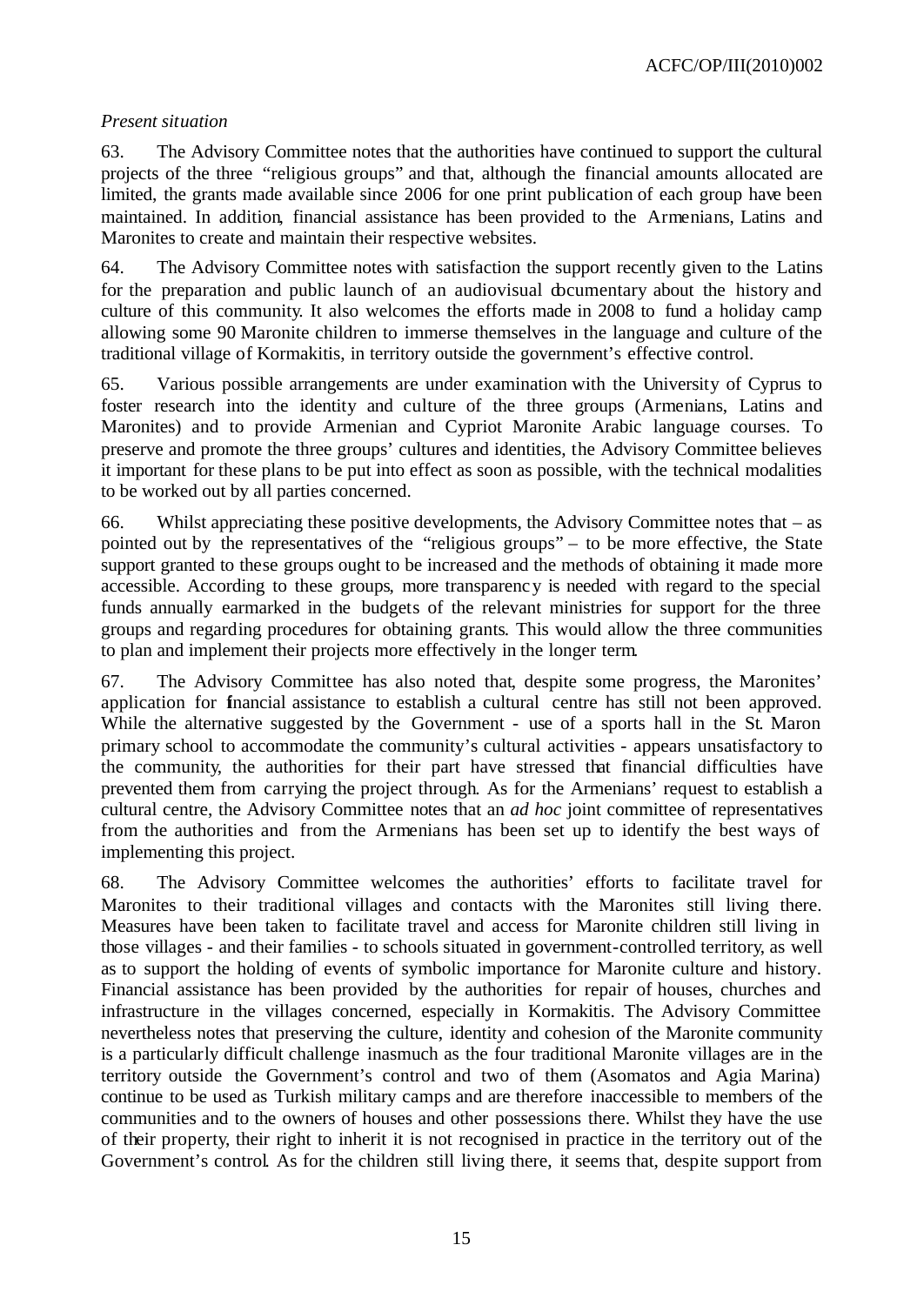the authorities to enable them to attend schools in government-controlled territory, they are still having problems of a practical nature travelling between the two territories (see also comments under Article 17 below).

69. The Advisory Committee notes that, according to the Maronites, the authorities should make greater efforts to help this community and, in the long run, find structural solutions to all these problems. In addition, it agrees with their position that it is essential that they be kept regularly informed of any developments of interest to them in the negotiations to resolve the Cyprus problem (see also the comments on Articles 3 and 15).

70. The Advisory Committee welcomes the positive developments that have occurred since the inclusion of Cypriot Maronite Arabic in the protection offered by the European Charter for Regional or Minority Languages. These developments include: codification of the language, which now is reportedly finalised; a study in progress, under a project funded by the University of Cyprus, to collect more detailed information on the number of speakers of the language;<sup>11</sup> compilation of a database on spoken usage; and establishment of a committee of experts to draw up and implement a plan of action to preserve and revitalise the Maronites' linguistic heritage. The Advisory Committee has noted with satisfaction the first visible results of this process, such as the appearance of articles in Cypriot Maronite Arabic in the community's publications.

71. More specific measures are also planned, following the completed codification of the language, to prepare the materials needed to teach it. It is unclear at this stage whether the authorities plan to include this teaching in the mandatory curriculum (see also the comments on Articles 12 and 14 below).

72. Whilst these developments are promising, the Advisory Committee regrets to note that the various initiatives developed in this connection have received only *ad hoc* grants occasionally awarded when projects are submitted. It also seems that the above-mentioned committee of experts is working on a voluntary basis. The Advisory Committee believes that, given the Government's firm commitment to protecting the Maronites' language, all these measures ought to form part of a coherent strategy, drawn up in co-operation with the community concerned and provided with a special budget.

# *Recommendations*

73. The authorities should ensure greater transparency regarding the funds annually earmarked in the budgets of the relevant ministries for support for the three "religious groups" and regarding procedures for accessing them.

74. The authorities should continue to provide full support, including of a financial nature, to the Maronite community in its efforts to maintain contact with its traditional villages and preserve its culture and identity. In addition, they should ensure that the Maronites are informed as soon as possible of any developments of interest to them in the negotiations to resolve the Cyprus problem. More sustained efforts, together with proper resources, are needed to develop all the means of preserving the Maronites' language, whether through research or through education.

75. The projects for establishing cultural centres for the Armenian and Maronite communities should be given increased attention by the authorities. The creation of opportunities to study Armenian and Cypriot Maronite Arabic at the University of Cyprus and the training of teachers for these languages should receive stronger backing, including financial support, from the authorities.

l <sup>11</sup> The authorities estimate that there are 1,300 Cypriot Maronite Arabic speakers, whereas the Maronites believe the figure to be 2,500.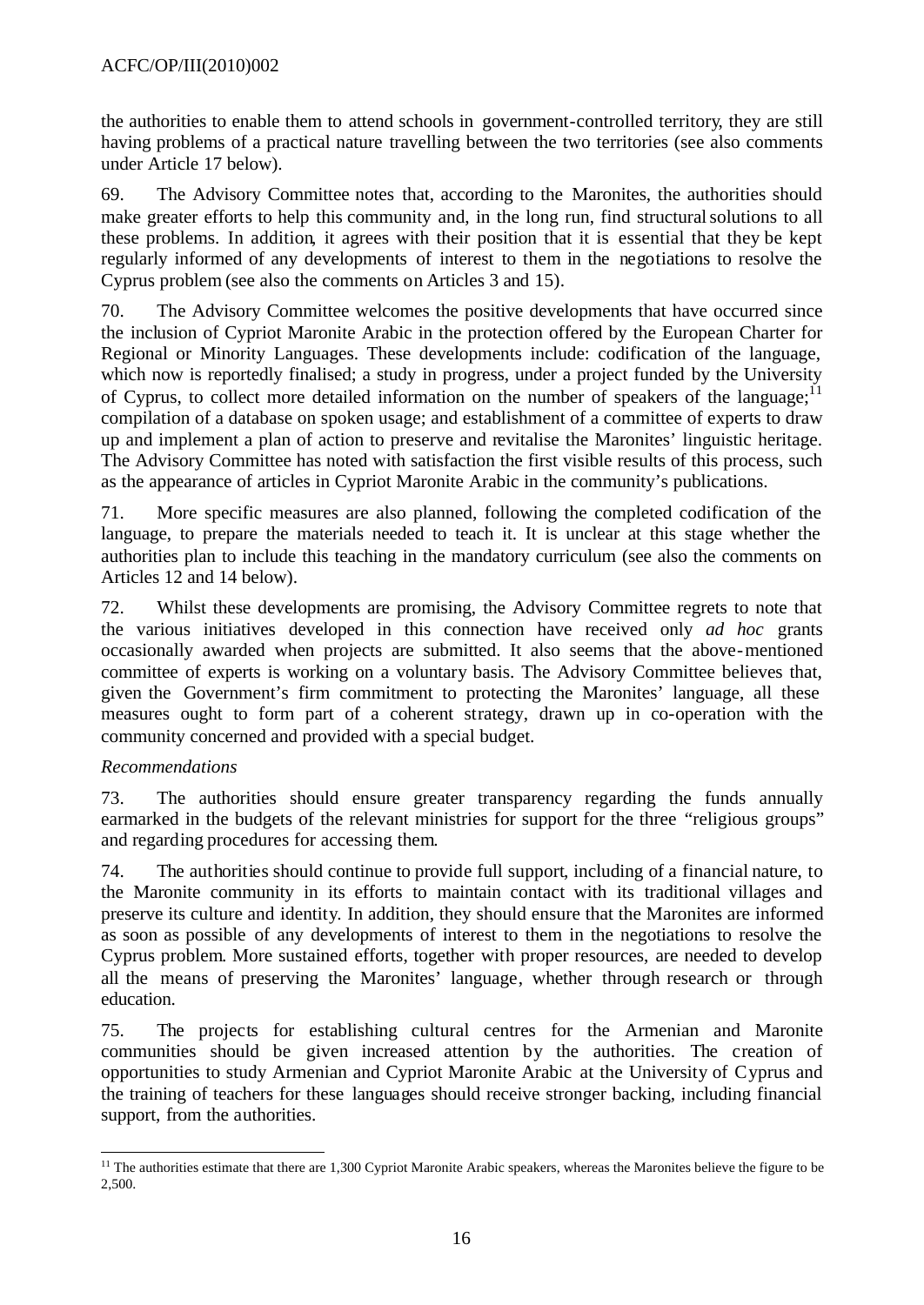### **Article 6 of the Framework Convention**

### **Tolerance and intercultural dialogue**

### *Recommendations from the two previous monitoring cycles*

76. In the previous monitoring cycles, the Advisory Committee encouraged the authorities to make the majority popula tion more aware of minority cultures as well as tolerance and intercultural dialogue and stressed the key role of education and the media in this respect. It also urged them to step up their efforts to raise awareness of the problems of racism and discrimination based on race, ethnic origin or religion among all the relevant stakeholders, including the police and the judiciary.

77. The authorities were urged to adopt more effective measures for the protection of nonnationals and to make available appropriate human, technical and financial resources to deal better with the many problems encountered in this field. The Advisory Committee thought it essential that a comprehensive and coordinated integration strategy should be drawn up and implemented without delay.

### *Present situation*

l

78. The Advisory Committee welcomes the efforts made in history teaching to reflect the culture, traditions and history of the various groups, including the three "religious groups", and properly present their contribution to the cultural wealth of Cypriot society. Efforts to train teachers to work in a multicultural environment have been reported. Similarly, new curricula and teaching methods have been developed for human rights. Various awareness-raising activities on tolerance and mutual respect have been carried out in connection with the European Year of Intercultural Dialogue (2008), including by the police in co-operation with associations representing the various ethnic groups.

79. The Advisory Committee takes positive note of the fact that the Cypriot press is devoting increasing attention to the growing diversity of Cypriot society<sup>12</sup> and the problems encountered by some people in their efforts to integrate, including violations of their fundamental rights.

80. Nevertheless, the Advisory Committee notes with regret that, despite the general climate of tolerance and respect for different identities, including those of the "religious groups" protected under the Framework Convention, Cypriot society is still marked by the divide between the two Communities - the Greek Cypriot Community and the Turkish Cypriot Community - and by the absence, at this stage, of a solution to the Cyprus conflict. Unsolved property-related problems also have a negative effect on relations between the two Communities.

81. Whilst welcoming the positive developments recorded over the past few years,  $13$  the Advisory Committee notes with concern a number of disturbing developments. Indeed, according to various sources, instances of hostility to persons belonging to certain groups still persist in Cypriot society. Although attitudes to the "religious groups" are generally positive, these instances sometimes also affect members of these groups, especially the Maronites.

 $12$  According to an UNHCR study (Asylum Levels and Trends in Industrialized Countries 2008 – Statistical Overview of Asylum Applications Lodged in Europe and selected Non-European Countries), during 2004-2008 Cyprus has received the highest number of asylum seekers compared to its population (38 asylum seekers for 1000 habitants).

 $13$  See State Report for details of measures adopted by the authorities.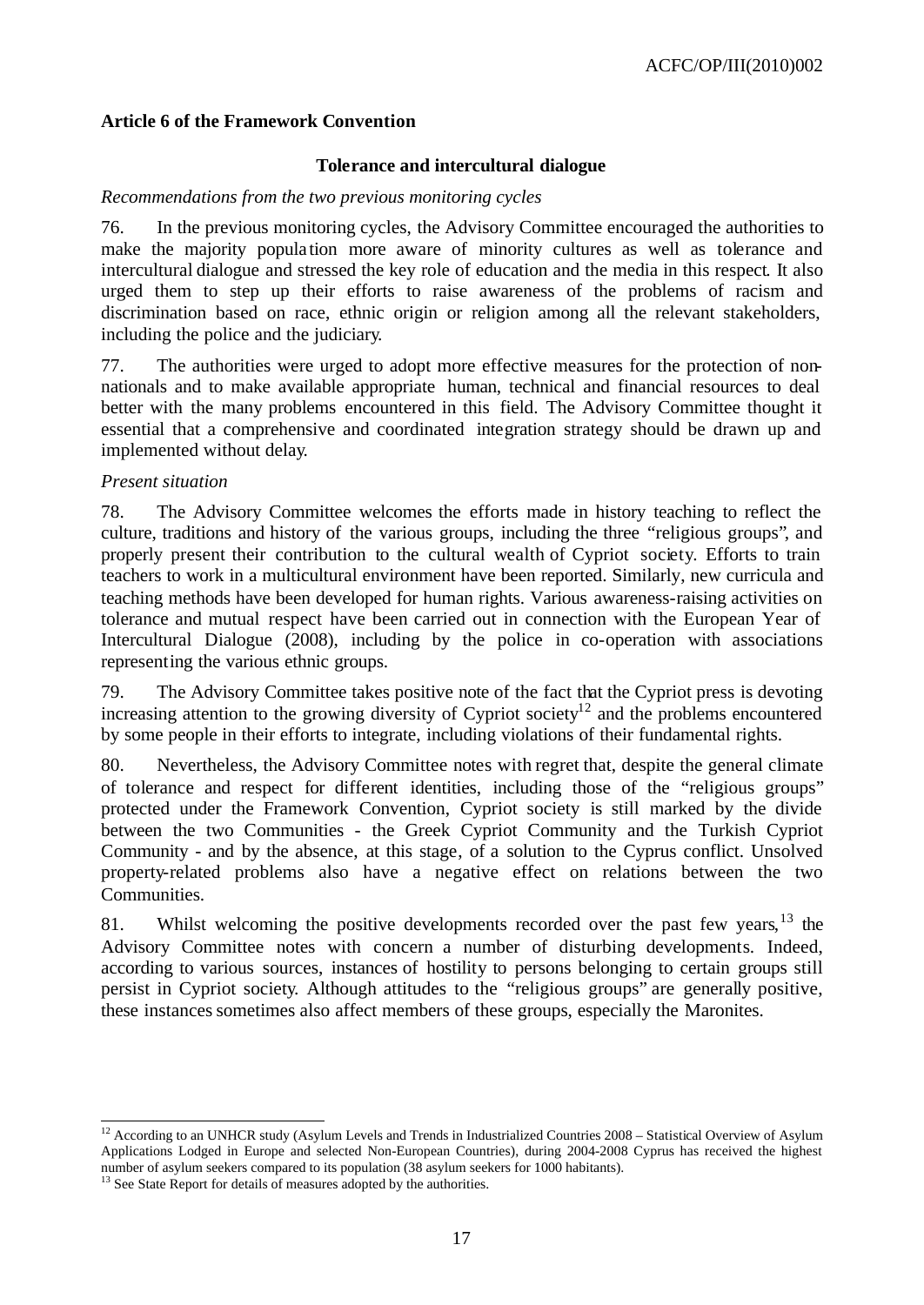### ACFC/OP/III(2010)002

82. For example, the past few years have seen a worrying rise in xenophobic tendencies, racially-motivated attacks, and tension between parts of the local population and migrants.<sup>14</sup> These hostile attitudes, especially with regard to illegal workers, have been compounded by the current recession and are often stirred up by inappropriate media treatment.

83. A particularly disturbing tendency has been reported in the field of education, with a proliferation of racist attitudes in schools, going so far as violent incidents.<sup>15</sup> Whilst noting the Government's commitment to combating this phenomenon, the Advisory Committee believes that firm and immediate action is essential. Such action includes adequate investigation and sanctioning of the perpetrators of such acts as well as specific measures to prevent repetition of such incidents in future. Insufficient steps have been taken to ensure effective integration of migrant children in the Cypriot education system and more sustained efforts are needed to meet their needs, including as regards the teaching of Greek.

84. The Advisory Committee notes with interest that the Office of the Ombudsperson has expressed concern, through several recent interventions and propositions, over difficulties facing non-nationals in different sectors, including the manifestation of hostility and discrimination towards them. It notes that, in this context, the Office of the Ombudsperson has addressed a number of general recommendations to the authorities.<sup>16</sup> The latter has been urged to develop and implement a coherent migration policy, to address comprehensively the reception, living conditions and integration of migrant workers within Cypriot society. The Advisory Committee stresses that, as stated in the above-mentioned general recommendations, the migration policy should be coordinated with a more comprehensive policy aimed at ensuring social cohesion and solidarity within Cypriot society, while respecting the identity and fundamental rights of all without discrimination, irrespective of their legal status. Such an approach would contribute towards a more satisfactory implementation of the principles enshrined in Article 6 of the Framework Convention.

85. In the light of the above developments, the Advisory Committee is concerned that, while the adoption of a comprehensive Government integration strategy was planned several years ago, this has still not materialised. It believes that such a strategy, combined with an implementation plan with consistent and coordinated measures with a clear timetable and earmarked resources, are essential to tackle the above-mentioned problems effectively and are instrumental for a more adequate implementation of Article 6 of the Framework Convention. Moreover, given the major demographic changes that have occurred over the past few years and the frequent movements of a certain part of the population both within and outside governmentcontrolled territory, it believes it crucial for the authorities to try to obtain up-to-date information on the make-up of the population and its situation in various fields (see also the comments on Article 3 above).

86. The Advisory Committee notes with concern that, while part of the press is making an obvious effort to help maintain a climate of tolerance and dialogue, some media continue to reflect expressions of intolerance and sentiments of hostility and fear towards immigrants (including the large number of irregular migrants). It finds it unfortunate that such media is not

l <sup>14</sup> According to the 2008 Demographic Report (source: Cypriot Statistical Institute), in 2007, there were 125,300 non-Cypriot residents (mainly from Philippines, Sri Lanka, India, Vietnam, but also from a number of EU member States) on the Government controlled territory, representing 14.3% of the population.

<sup>&</sup>lt;sup>15</sup> See also decision ? ? R 241/2008, dated 10.03.2009 of the Equality Authority. The Equality Authority investigated the racist attack against a black pupil by other pupils and criticized the refusal of the school authorities as well as of the police to address the problem and take measures against racism.

<sup>&</sup>lt;sup>16</sup> See for example: Position of the Equality Authority on the 25.09.2009 police operation against migrant workers; the Report of the Equality Authority on the right of asylum seekers to work, CASE 297 1, 21.12.2007; Equality Authority, CASE 298 1, 18.06.2008, Self-initiated investigation of the Equality Authority into labour accidents in sectors where migrant workers are employed.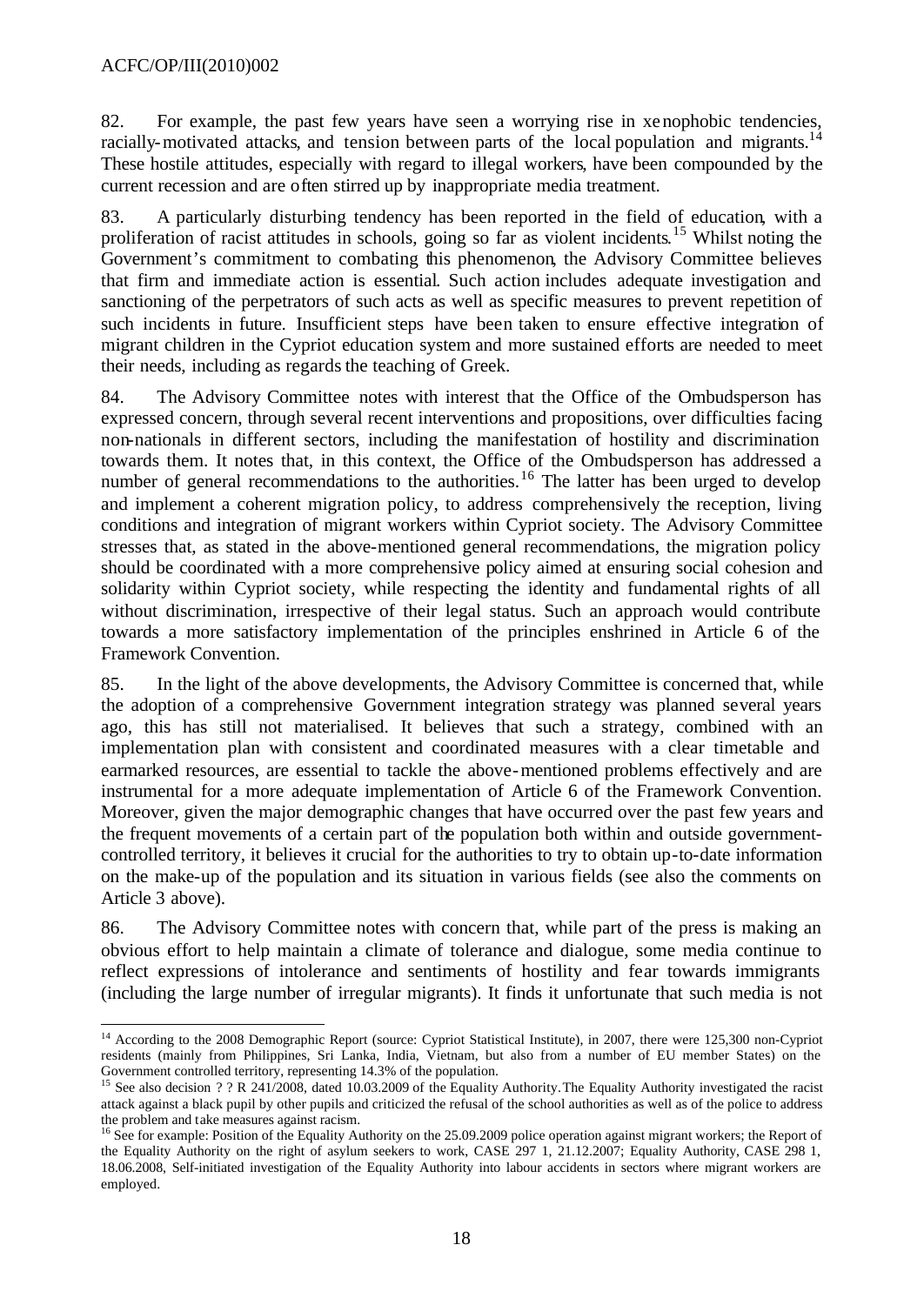more constructive in portraying the challenges raised by the complex political and demographic changes that Cypriot society is undergoing. It nevertheless takes note with interest, in this connection, of the fact that a Code of Ethics for journalists is being developed by the journalists' association.

### *Recommendations*

87. The authorities should step up their efforts to ensure that the population is informed and more aware about tolerance and respect for diversity. Efforts should be increased to prepare teachers and the education system more effectively for multicultural and intercultural education.

88. Resolute measures should be taken, in the spirit of the Committee of Ministers' Recommendation  $N^{\circ} R(97)20$  on "Hate Speech", to combat the dissemination of stereotypes or intolerant speech by the media, with due respect to the ir editorial independence. While increasing awareness-raising measures for journalists, the authorities should also encourage the media to develop and strengthen their own regulatory and monitoring mechanisms, so that the latter can play an increased role in promoting tolerance and intercultural dialogue.

89. Targeted measures should be taken to combat and sanction effectively instances of discrimination and intolerance towards persons belonging to vulnerable groups, including asylum-seekers and migrant workers.

90. The authorities should adopt without further delay an integration strategy and implement it in society. Special measures should be adopted to support persons belonging to vulnerable groups in the various sectors of concern.

# **Police and human rights**

### *Recommendations from the two previous monitoring cycles*

91. In the previous monitoring cycles, the authorities were encouraged to be resolute in developing further measures to raise awareness in the police force of the need for respect for human rights as well as to ensure that the newly introduced mechanisms for supervising the work of the police were being applied effectively.

#### *Present situation*

92. The Advisory Committee notes that, over the past few years, increased attention has been paid within the police force to issues relating to racially-motivated crimes. Among the measures adopted in this domain, it observed the introduction of an electronic database on raciallymotivated crimes, the establishment of a central office to handle cases of racism and xenophobia, and investigation of better ways and means of making potential victims aware of available remedies and means of defence and protection mechanisms.

93. As regards respect for human rights and the principles of equality and non-discrimination in policing, non-governmental sources continue to report cases of racially motivated abusive or discriminatory behaviour by police officers, including abuses in relations between the police and migrants, ethnic profiling and violations of the human rights against irregular migrant workers. The Advisory Committee notes, however, that very few of these cases are referred to the Ombudsperson or the courts and that racist motivation is seldom proved. At the same time, more generally, it is not clear whether racially-motivated crimes are always investigated as such or how the Cypriot courts treat racist motivation. The Advisory Committee notes with interest that the introduction of a racist or xenophobic motivation as an aggravating circumstance is reportedly under consideration. It observes however that the criminal law provisions in force only include protection against incitement to discrimination, hatred or ethnic and racial violence.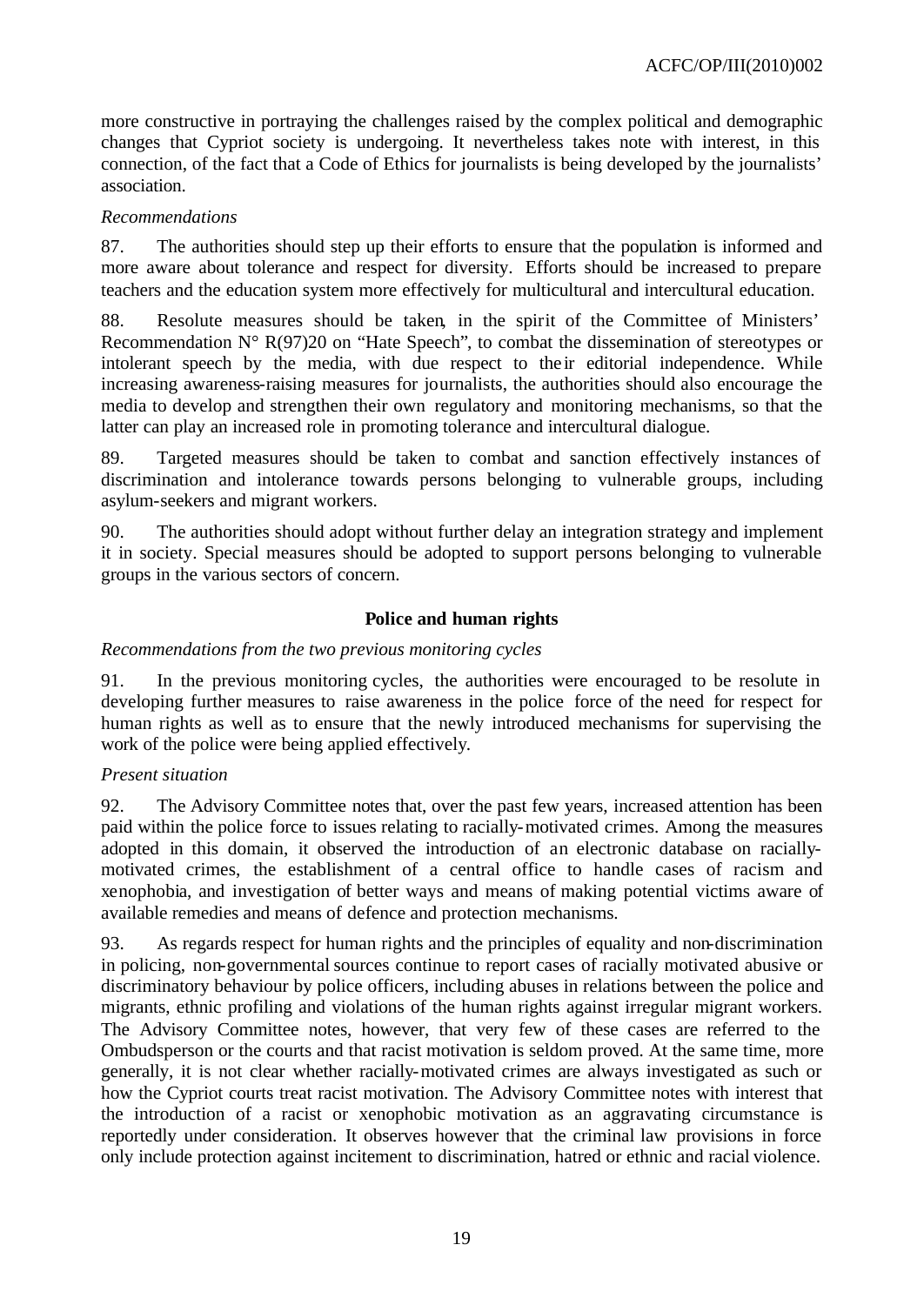94. The Advisory Committee notes with interest that an independent authority was set up in  $2006<sup>17</sup>$  with the power to handle complaints concerning possible policing failures, including human rights violations. It notes that, when further investigation is needed, the cases are taken over, upon decision by the above-mentioned authority, either by the Attorney General where a criminal dimension is found or by the police investigation board where disciplinary action is needed. It is thus particularly important to ensure effective investigation of the cases in question by the police board and, where appropriate, proper action by the disciplinary board in charge of imposing penalties.

### *Recommendations*

95. The Advisory Committee encourages the authorities to continue and step up training and awareness-raising for police officers on problems relating to racism and discrimination and to prepare them to work in a multicultural environment. All cases of human rights violations by police members must be urgently and adequately investigated and sanctioned and any possible racist or ethnic motivation of such acts should be explicitly addressed as a matter of priority.

96. The Advisory Committee encourages the authorities to review the legislation in force in order to ensure that it contains effective guarantees against hate crime, including by introducing racist or xenophobic motivation as an aggravating circumstance of any crime.

97. More attention should be paid to monitoring police work, in particular by ensuring that appropriate follow-up is given by the police investigation board and its disciplinary board to decisions taken by the independent authority in charge of handling complaints against police misconduct.

# **Situation of Turkish Cypriots living in the government-controlled territory**

### *Recommendations from the two previous monitoring cycles*

98. In the previous monitoring cycles, the Advisory Committee recommended adoption of effective measures to facilitate participation in the various sectors of public life by Turkish Cypriots living in government-controlled territory and to combat any instances of discrimination or hostility towards them. It called on the authorities to remove the legal obstacles preventing these persons from exercising their right to vote in parliamentary and presidential elections.

# *Present situation*

99. The Advisory Committee takes note of the authorities' efforts to improve the situation of Turkish Cypriots in various sectors and create more favourable conditions for their effective participation in the social, economic and cultural life of Cypriot society (see State Report for details).

100. Thus, following the decision of the European Court of Human Rights in the case Aziz V. the Republic of Cyprus,  $^{18}$  a special law was passed in 2009<sup>19</sup> to allow Turkish Cypriots living in government-controlled territory to participate (vote and stand for election) in municipal, parliamentary and presidential elections. In the field of education, special measures and programmes have been developed to offer them easier access and provide classes in Turkish language and culture in the schools they attend. The Advisory Committee welcomes information in the State Report on, amongst other measures, the recruitment of Turkish Cypriot teachers to teach Turkish, the publication of bilingual material for the pupils concerned, the use of Greek-

l <sup>17</sup> This authority was introduced by Law n° 9(1)2006, adopted by the parliament on 17 February 2006.

<sup>18</sup> ECHR/n° 69949/01 (22.06.2004).

 $19$  Law L. 3(I)2006 on exercise of the right to vote and stand for election by members of the Cypriot Turkish community (temporary provisions).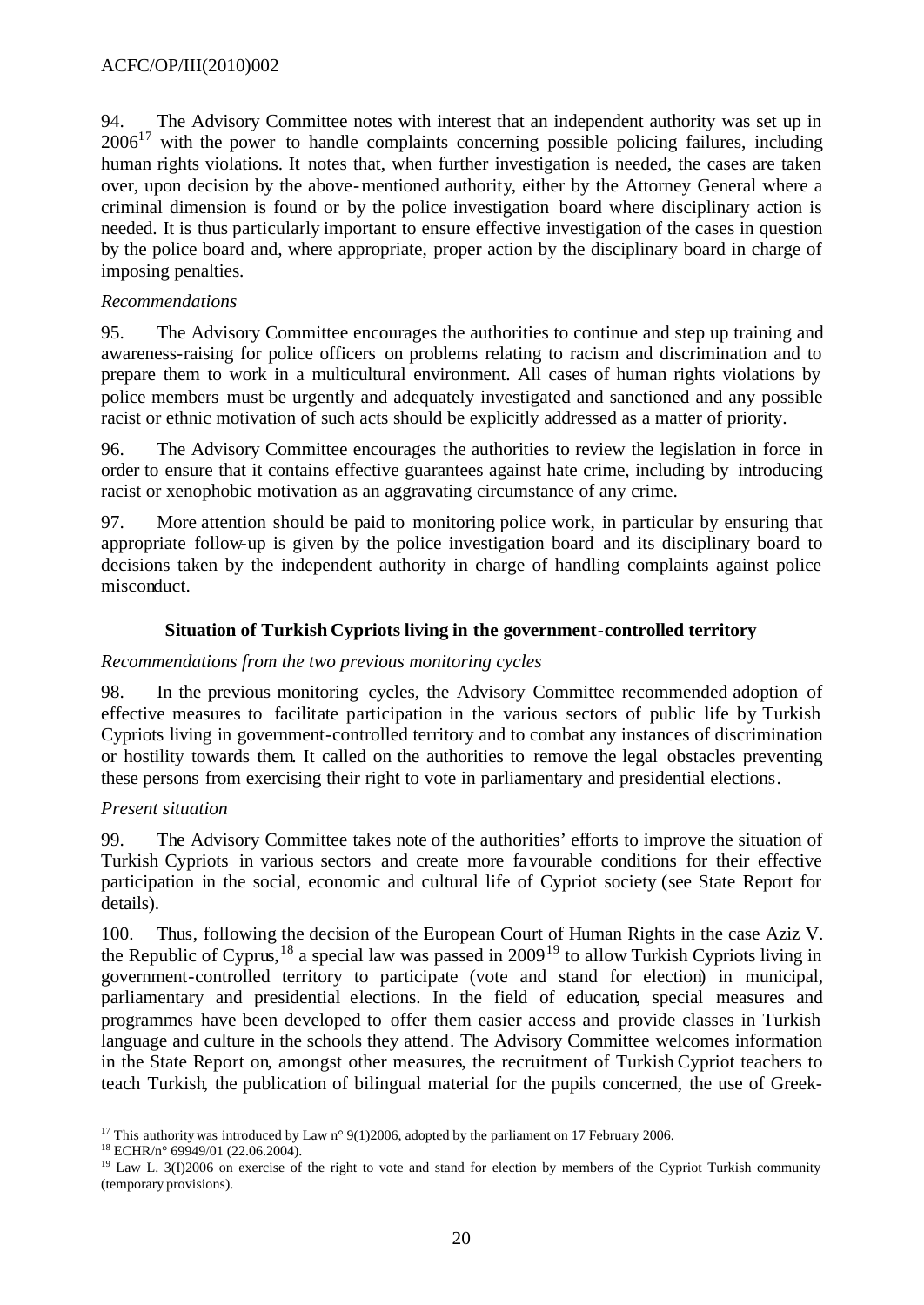Turkish interpreters in schools with more Turkish Cypriots, the provision of free meals for Turkish Cypriot pupils in state schools, financial assistance with school fees for poor families (especially Roma), and free Greek and Turkish language courses for Turkish Cypriot children and their families in adult education centres.

101. Efforts are also being made to preserve and protect Turkish Cypriots' cultural heritage as well as to support cultural and arts events for all the communities living in Cyprus, including the Turkish Cypriots.

102. The public broadcasting corporation has made some efforts to promote intercultural understanding and relations between the Greek Cypriot community and the Turkish Cypriot community as well as with the other groups and has symbolically designated 2009 as the year of cohabitation ('Living Together'). State television broadcasts a monthly one-hour programme in Turkish devoted mainly to issues of interest to Turkish Cypriots but also to wider social and cultural problems, aimed at promoting interaction amongst the various groups in Cypriot society.

103. Despite these efforts, it appears that Turkish Cypriots are still at times facing hostile attitudes and difficulties, for instance in accessing social services and in education. The very limited use of Turkish, in spite of its status as an official language, complicates access to various public services for Turkish Cypriots, notwithstanding the measures taken by the authorities to provide information.

104. The Advisory Committee notes with deep concern that, while specific steps have been taken to promote multicultural education, many teachers are reportedly proving unresponsive to this policy and hostile attitudes to Turkish Cypriots continue to be reported in schools. It appears that a circular issued by the primary school teachers' union was urging its members, in particular with regard to planned visits by Turkish Cypriot teachers and pupils to Greek Cypriot schools, to refuse to implement targets set by the Ministry of Education for the development of a culture of peaceful coexistence with the Turkish Cypriots. 20

# *Recommendations*

l

105. The authorities should continue and strengthen their efforts to provide the necessary conditions for Turkish Cypriots to be able to exercise their rights effectively and have full and equal access to public services.

106. Special attention should be paid to the linguistic problems encountered by these persons in access to services and enjoyment of rights and, more generally, to the implementation of constitutional provisions on the use of official languages in Cyprus. In addition, there should be more awareness-raising among the population and in the public sector with regard to tolerance and mutual respect.

# **Situation of the Roma living in the government-controlled territory**

#### *Recommendations from the two previous monitoring cycles*

107. In the previous monitoring cycles, the Advisory Committee recommended a wider range of measures to support the Roma in the various fields concerned - housing, education, employment and social services - as well as more determined efforts to address the prejudices and difficulties that they faced.

<sup>&</sup>lt;sup>20</sup> See also decisions by the Equality Authority n° ? ? R 28/2009, ? ? R 24/2009 du 05.06.2009 - decision on the teachers' union circular regarding the visits of Turkish Cypriot pupils and teachers to Greek Cypriot schools .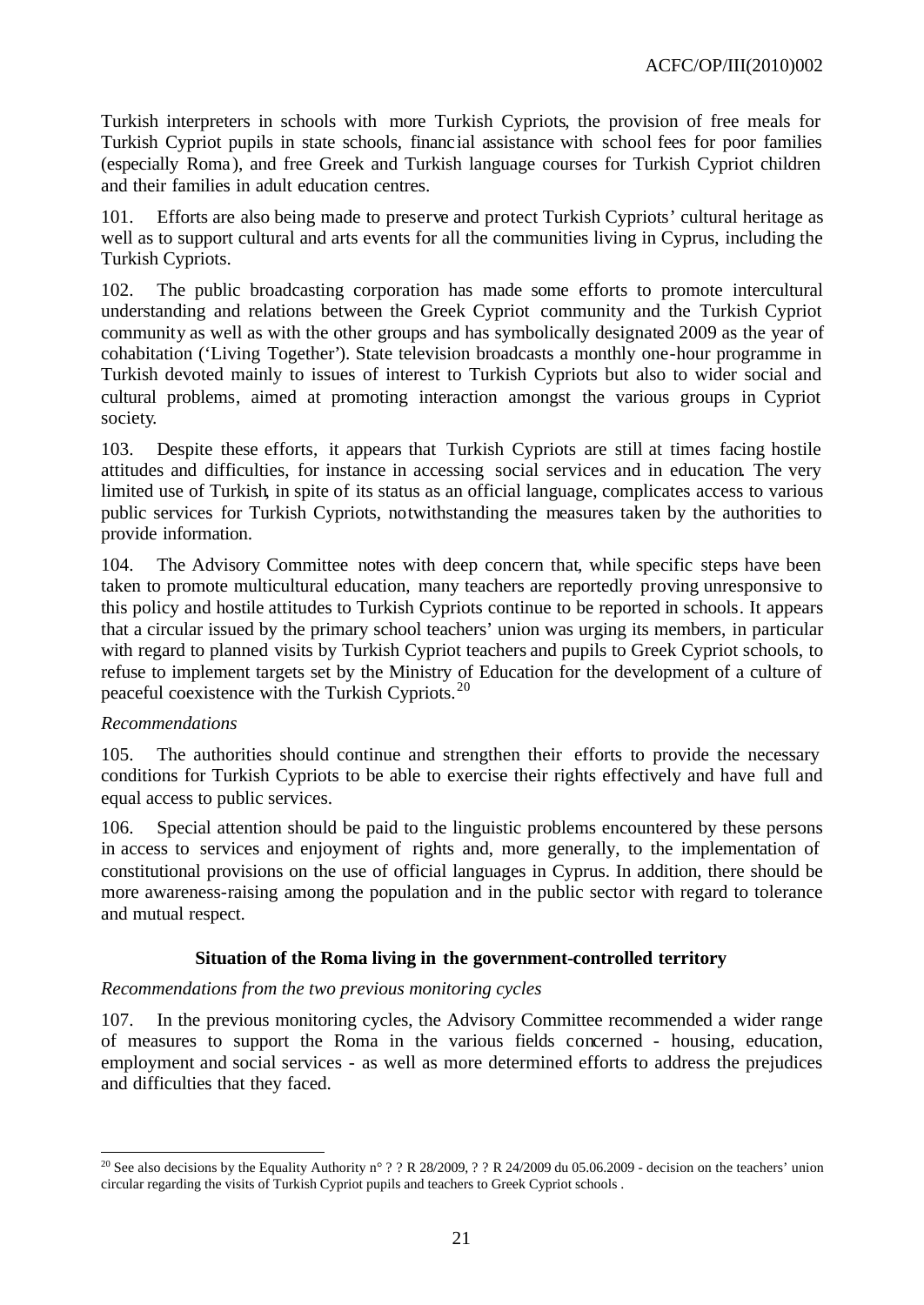# ACFC/OP/III(2010)002

#### *Present situation*

108. The Advisory Committee notes with interest the authorities' efforts over the past few years with respect to the Roma living in government-controlled territories. In the district of Limassol, where part of the Roma population is concentrated,  $2<sup>1</sup>$  steps have been taken by the local authorities in co-operation with the Government to provide the Roma with accommodation - whether in recently built or prefabricated housing units, renovated houses or houses belonging to Turkish Cypriots who have left the Government-controlled territory in the course of the conflict. Other measures aim to facilitate access to social services, employment, health care and education for the Roma (see State Report for whole range of measures).

109. Commendable efforts have been made by the Bi-communal Multifunctional Centre in Limassol, which provides social services for both Greek Cypriots and Turkish Cypriots living in Limassol, including the Roma. While the emphasis is on programmes for young people, the Centre also endeavours to cater for families and older people, offering advice and support and trying to help them cope with the difficulties that they face in terms of employment, housing, health, education and access to other public services. It is nevertheless difficult to find reliable information on the situation of these persons in the above-mentioned fields. The Advisory Committee is pleased to note that the opening of this centre offers a framework for dialogue between the authorities and the Roma.

110. The Advisory Committee welcomes the steps taken to promote the educational integration of Roma children and notes that most of these children are enrolled at school and have good attendance records. They are taught in Turkish at primary level and attend Turkish language classes at secondary level. Authorities have reportedly paid increased attention to the Roma's identity and linguistic needs over the past few years. The Advisory Committee is pleased to learn that research is being undertaken into their spoken language and encourages the authorities to pursue such initiatives in order to tailor their support measures more closely to the needs of this population.

111. Despite these positive developments, the Advisory Committee notes with concern that most Roma are still facing serious difficulties in a number of sectors and remain vulnerable to discrimination. Their living standards are considerably lower than those of the rest of the population and their situation remains problematic in terms of access to housing and services and employment. The Advisory Committee realizes that their frequent movements pose some challenges for the authorities' regular and comprehensive communication with them, as well as the implementation of stable support measures. However, it believes that a more sustained effort is needed on the government's part, also involving an assessment of needs based on up-to-date information as to the number and actual situation of the Roma (see comments on Article 3 above).

112. The Advisory Committee notes that the Cypriot Roma do not at present have associations able to formulate and represent their interests in an organised way. The Advisory Committee considers however important to develop a real and effective dialogue with this population group and is of the opinion that the authorities could use the Bi-communal Multifunctional Center of Limassol as a framework for dialogue with the Roma, and as a good practice for implementation in other relevant geographical areas as well.

#### *Recommendations*

l

113. The Advisory Committee encourages the authorities - both at the local level and the central level - to continue supporting the Limassol Bi-communal Multifunctional Centre with all

<sup>&</sup>lt;sup>21</sup> According to official sources and bearing in mind that this population frequently moves around, it is estimated that approximately 700 Roma live in Limassol. There are also Roma, although less numerous, in Paphos and in Nicosia.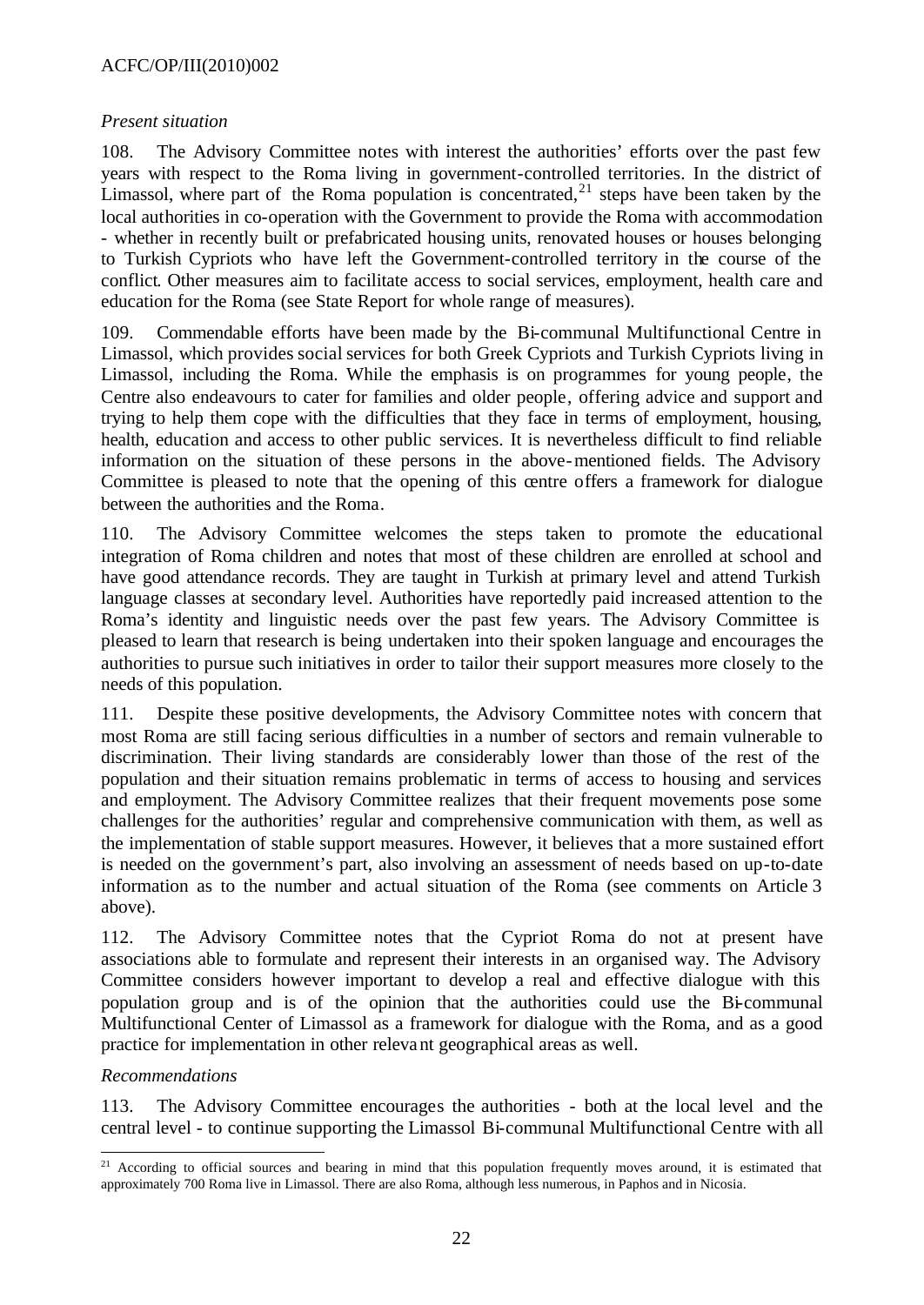the human, financial and other resources needed to enable it to provide effective support to persons belonging to the most vulnerable groups, including the Roma.

114. Systematic and sustainable measures of support for the Roma population, in co-operation with the latter and based on an assessment of existing needs, should be adopted in sectors where this population is still encountering difficulties. Efforts should be made to promote a structured dialogue with this population, including by encouraging the development of Roma associations.

### **Article 8 of the Framework Convention**

### **Military service and the right to manifest one's religion**

#### *Recommendations from the two previous monitoring cycles*

115. In the previous monitoring cycles, the Advisory Committee took note of plans to extend compulsory military service to persons belonging to the three "religious groups". It invited the authorities, in consultation with these groups' representatives, to seek ways and means of guaranteeing the effective exercise of these groups' right to manifest their own religions and to opt out of any practices or activities specific to another faith.

### *Present situation*

116. Pursuant to a decision adopted in 2007 by the Council of Ministers,  $^{22}$  persons from the three "religious groups" are required to do military service in the national army just like any other citizens of Cyprus. The Advisory Committee welcomes the fact that the authorities have accepted the three groups' request that these persons should be able to do their service in army units located near their communities' places of worship and practice their religions unhindered. The State Report also points to the Government's undertaking to protect the right of the persons concerned to opt out of the religious activities of other religious groups.

117. Despite this positive information, problems are still being reported, especially by members of the Maronite community. Another source of concern brought to the Advisory Committee's attention is the religious (Greek Orthodox) aspect of the oath taken by soldiers, which poses a problem for those not sharing the faith concerned.

118. The Advisory Committee further notes that the brochure called 'Serving my Country' which is given to young recruits and contains awareness-raising material about the country's basic values and symbols, its history and culture, has no information about the "religious groups" living in Cyprus and their contribution to those values. It finds this regrettable and expects that the authorities will remedy the situation given the special symbolic value attached by the three "religious groups" to recognition of their contribution to the richness of Cypriot society.

#### *Recommendation*

l

119. The Advisory Committee encourages the authorities to take all necessary steps to enable the Armenians, Latins and Maronites to exercise their right to religious freedom unhampered throughout their military service. It also invites the authorities to review the information material for young soldiers to ensure that it properly reflects the diversity of Cypriot society properly.

<sup>&</sup>lt;sup>22</sup> Council of Ministers' 2007 Decision No. 65.732 on Military Service. Previously, members of the three "religious grumps" were exempt from the obligation to do military service in the national army.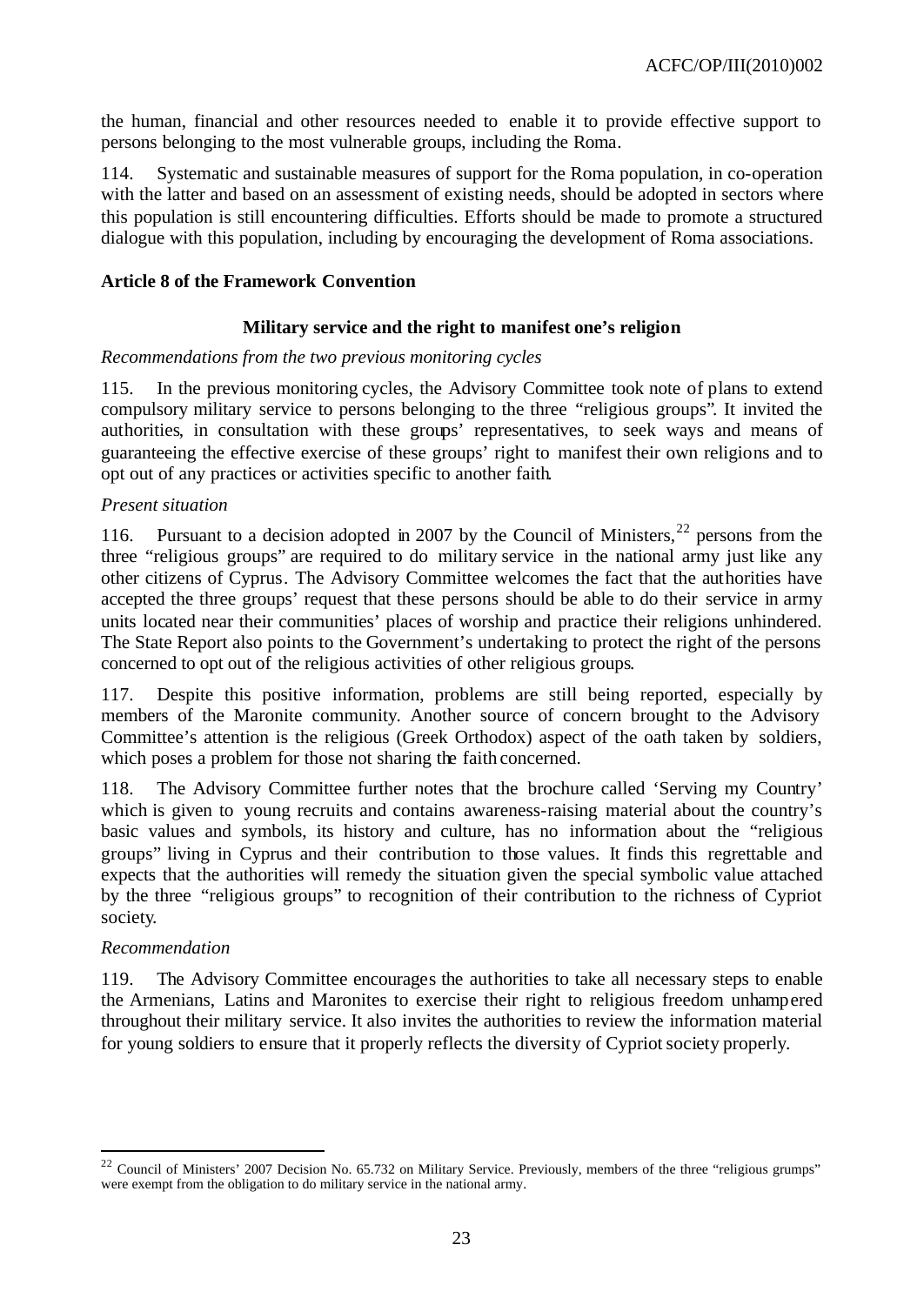### **Religious education**

#### *Recommendations from the two previous monitoring cycles*

120. In its previous monitoring cycles, the Advisory Committee welcomed the Government's effort to help preserve the religious identity of persons belonging to the "religious groups" by paying the salaries of the ir priests, including those providing religious instruction to children belonging to these groups.

### *Present situation*

121. The Advisory Committee welcomes the fact that the authorities are continuing to fund religious education for the Armenians, Latins and Maronites. It notes that the schools attended by members of these three groups work closely with their respective churches and that religious instruction and practicing of their own religious beliefs and convictions are an integral part of these schools' activities.

122. The Advisory Committee has been informed, however, that, at the St Maron school, the majority of whose pupils are Maronites, the educational environment includes elements of the Greek Orthodox religion, as in all public schools in Cyprus. At the same time, the elements of religious education specific to Maronite culture are optional and can only be taught outside the mandatory curriculum. This being so, representatives of the Maronite community have expressed preference for secular instruction, which they feel has the advantage of not imposing an environment influenced by a specific religion where the mandatory curriculum is concerned and leaves parents free to opt for the religious education of their choice as an extracurricular activity.

#### *Recommendation*

123. The Advisory Committee invites the authorities to review the situation at the St Maron School in the light of the specific religious identity of the pupils enrolled there and attempt to find, in co-operation with the parents, means of accommodating their specific needs including secular instruction if appropriate.

# **Article 9 of the Framework Convention**

# **Access to the media by persons belonging to national minorities**

#### *Recommendations from the two previous monitoring cycles*

124. In the previous monitoring cycles, the Advisory Committee encouraged the authorities to pay increased attention to the needs of the three "religious groups" in terms of media access, including a more visible presence in public broadcasting as well as involvement in the preparation of the programmes concerned.

125. The Advisory Committee welcomed the authorities' decision to grant annual funding for print publications produced by the three "religious groups" and, given the importance of these publications for preserving and asserting the identity of the three groups, encouraged the authorities to ensure effective implementation of their decision.

#### *Present situation*

126. The Advisory Committee notes that, according to information from official sources, the amount of airtime devoted to programmes for the "religious groups" on public radio has increased. A positive change has been recorded over the past few years regarding the presence of information about the history, culture and identity of the Armenians, Latins and Maronites in radio and television public broadcasting for the majority population. Generally speaking, the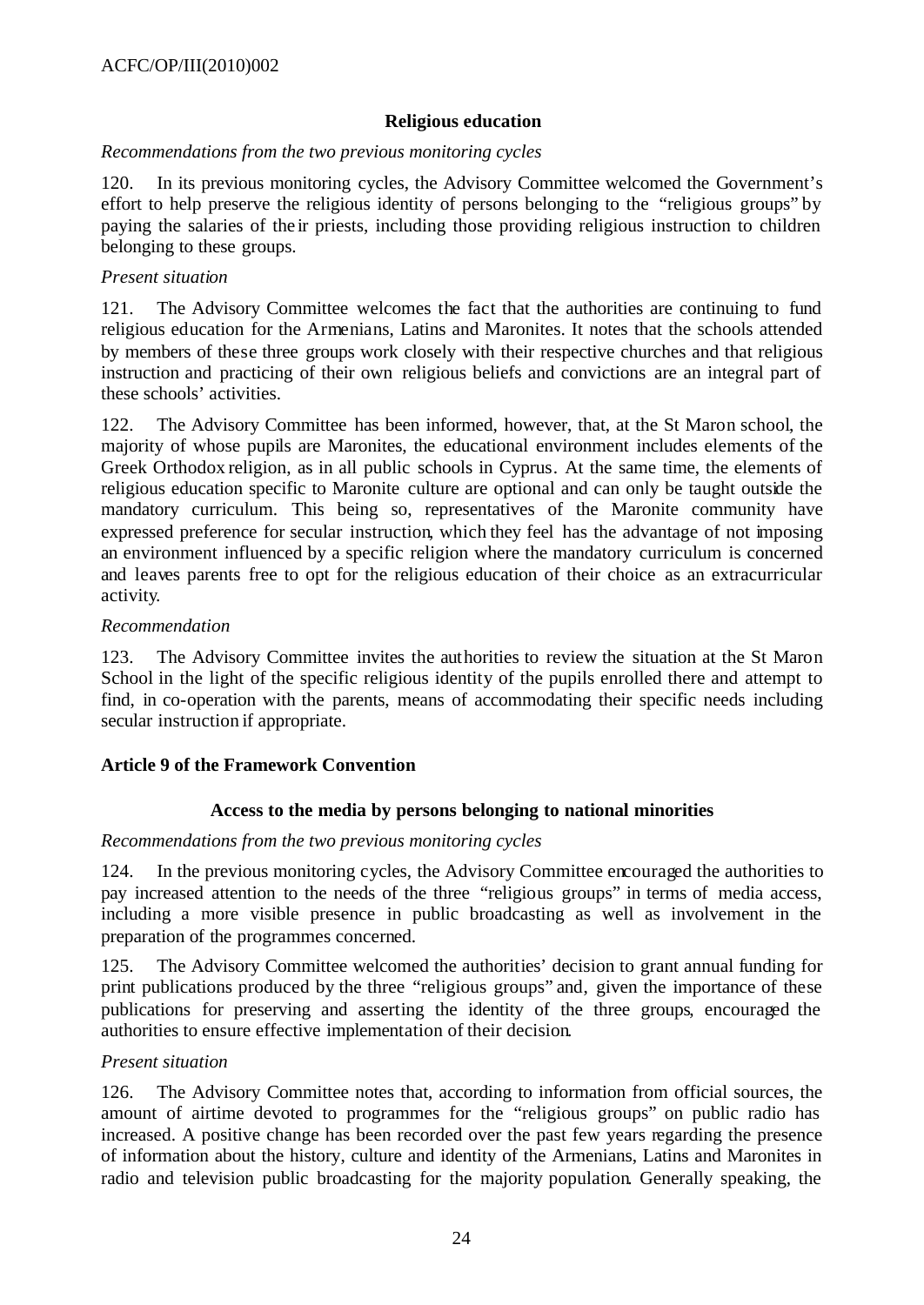media – both public and private – have covered the three groups' main public events. The media attitude towards these groups is generally positive, as is the image of them conveyed to the public.

127. The Advisory Committee notes with regret that public television does not broadcast any programmes specifically by or for the "religious groups". The annual Armenian-language broadcast marking the Armenian Christmas has been discontinued. Also, the Armenians' request for a short weekly cultural programme in Armenian has not been accepted. The Advisory Committee notes that discussions have recently begun concerning the possible introduction of a half-hour programme dedicated to the three "religious groups". However, at the time of its visit to Cyprus, no decision had been taken to accept this proposal.

128. Generally speaking, and despite the positive developments mentioned above, media information about the three "religious groups" remains limited. Given the importance of recognition of the Armenians, Latins and Maronites as a distinct but fully integrated part of Cypriot society, including the clear acknowledgement of their contribution to it, the Advisory Committee believes that the authorities should encourage the media, whilst respecting their editorial independence, to pay more attention to the three groups' expectations in this area. The Advisory Committee has noted with interest that, according to the representatives of the public broadcasting corporation, digitalization of the media should offer wider opportunities for the various groups in society to disseminate and have access to information, including in their own languages. It expects that the three "religious groups" will be able to make effective use of the possibilities opened up by the new technology in order to strengthen their presence in the media and considers that the authorities should fully support them in this context.

129. As regards the public subsidies given to the "religious groups" for their websites and one of their publications, the Advisory Committee has been informed that because the amount has not been revised for several years, it is now inadequate and this has a considerable impact on the quality and viability of the publications concerned.

# *Recommendations*

130. The authorities should pay more attention to the needs of Armenians, Latins and Maronites in terms of their media access and presence. The authorities should encourage the public broadcasting corporation and the media in general, with due regard to safeguarding the independence of the media, to provide more resolute support for the three groups' efforts to bring their identity, history and culture to the attention of the majority.

131. The authorities are encouraged to continue supporting the print publications of the three groups. In addition, they are encouraged to adjust subsidies to the actual media needs of these groups.

# **Article 12 of the Framework Convention**

#### **Intercultural education. Equal opportunities for access to education.**

#### *Recommendations from the two previous monitoring cycles*

132. In the previous monitoring cycles, the Advisory Committee encouraged the authorities to examine more closely the specific educational needs of the "religious groups" and identify, in consultation with their representatives, the most appropriate ways and means of satisfying their needs. The Advisory Committee stressed that the concerns of the Maronites should be addressed as a matter of priority in view of their particularly vulnerable position.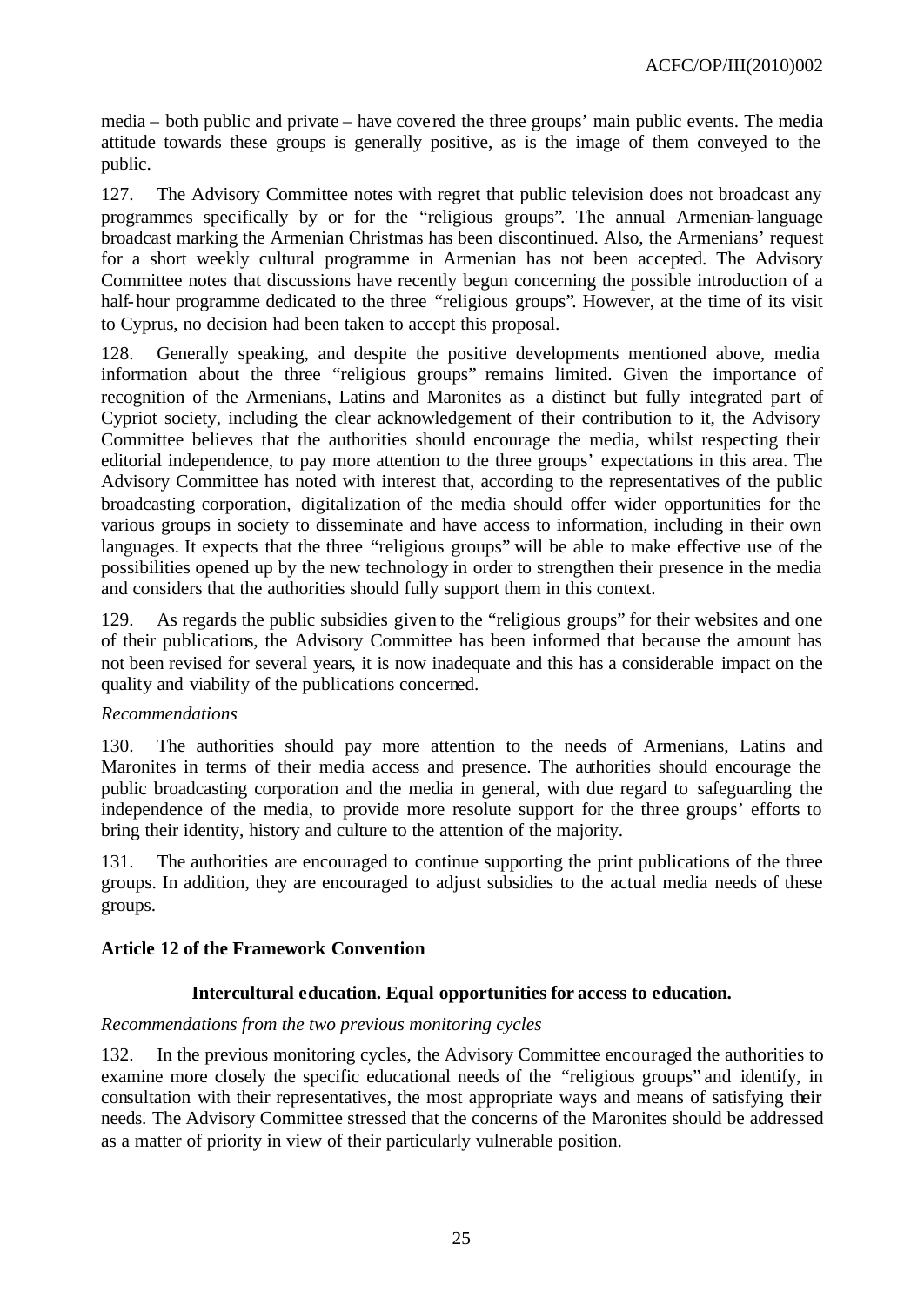133. The authorities were encouraged to pay increased attention to the availability of appropriate teaching material and the training of qualified teachers for schools serving the "religious groups" as well as to the teaching of the history and culture of these groups.

# *Present situation*

134. The Advisory Committee notes with interest the continuing reform of the Cypriot education system, already begun in 2005. It observes that, as well as modernising the system as a whole, one of the main objectives of the reform is to prepare the system to be more responsive to the needs of pupils and specific groups.

135. The Advisory Committee welcomes the fact that the multicultural aspect of education has been the focus of special attention in the reform process. A multicultural education strategy has been developed, providing for revision of textbooks and syllabuses and putting the accent on teacher training and awareness-raising. Despite consultations with the various parties concerned (teachers, parents' associations, political parties, etc.), when the Advisory Committee visited there was nonetheless little information available on their outcome and the solutions identified by the Government. As for the "religious groups", their representatives only partly confirmed that they had been consulted about the new syllabuses.

136. The Advisory Committee notes with interest the history teaching plans under this reform. It welcomes the fact that the three "religious groups" have been offered the option of providing written contributions summarising the main elements of their history, culture and traditions to be included in the future curriculum and new textbooks. It is unclear at this stage to what extent these contributions have been taken up by the Ministry of Education and whether this information is going to be incorporated in the curriculum and textbooks for all pupils or just in those for the three "religious groups". Meanwhile, in the absence of appropriate textbooks and training, teaching the history of their own communities remains a challenge for the Armenians, Latins and Maronites.

137. The Advisory Committee notes that the authorities continue to support the Armenians, Latins and Maronites in the field of education through special arrangements to respond to each group's specific needs - the school Nareg for the Armenians, the school St. Maron for the Maronites and, in the private system, the school Terra Santa, for the Latins (and others) (see also comments under Article 13).

138. The Advisory Committee notes, as regards Armenians, that the Nareg schools (whether in Nicosia, Larnaca, or Limassol, where a new primary school has been built with Government funding) continue to play a key role in the education of young Armenians. It took note with interest of the efforts made by these schools to meet families' expectations in a situation where these families are finding it increasingly difficult to maintain a proper balance between the ir children's need to learn and preserve their Armenian language and culture and their need to achieve proficiency in Greek and English.

139. The Advisory Committee notes that the Nareg schools, which offer education in three languages - Armenian (at primary level), Greek (government-funded) and English - are still facing serious problems in obtaining appropriate teaching material and qualified teachers. These problems mainly concern Armenian-language teaching and are due not only to inadequate funding but also to the impossibility at present of training Armenian-language teachers in Cyprus and producing appropriate teaching materials there. Use of imported textbooks paid for from private sources can only be a temporary solution, since the content and language used are not tailored to the specific needs of Cypriot Armenians. The Advisory Committee is pleased to learn that a plan to develop in Cyprus textbooks in Armenian is to be funded by the authorities and implemented over the next few years.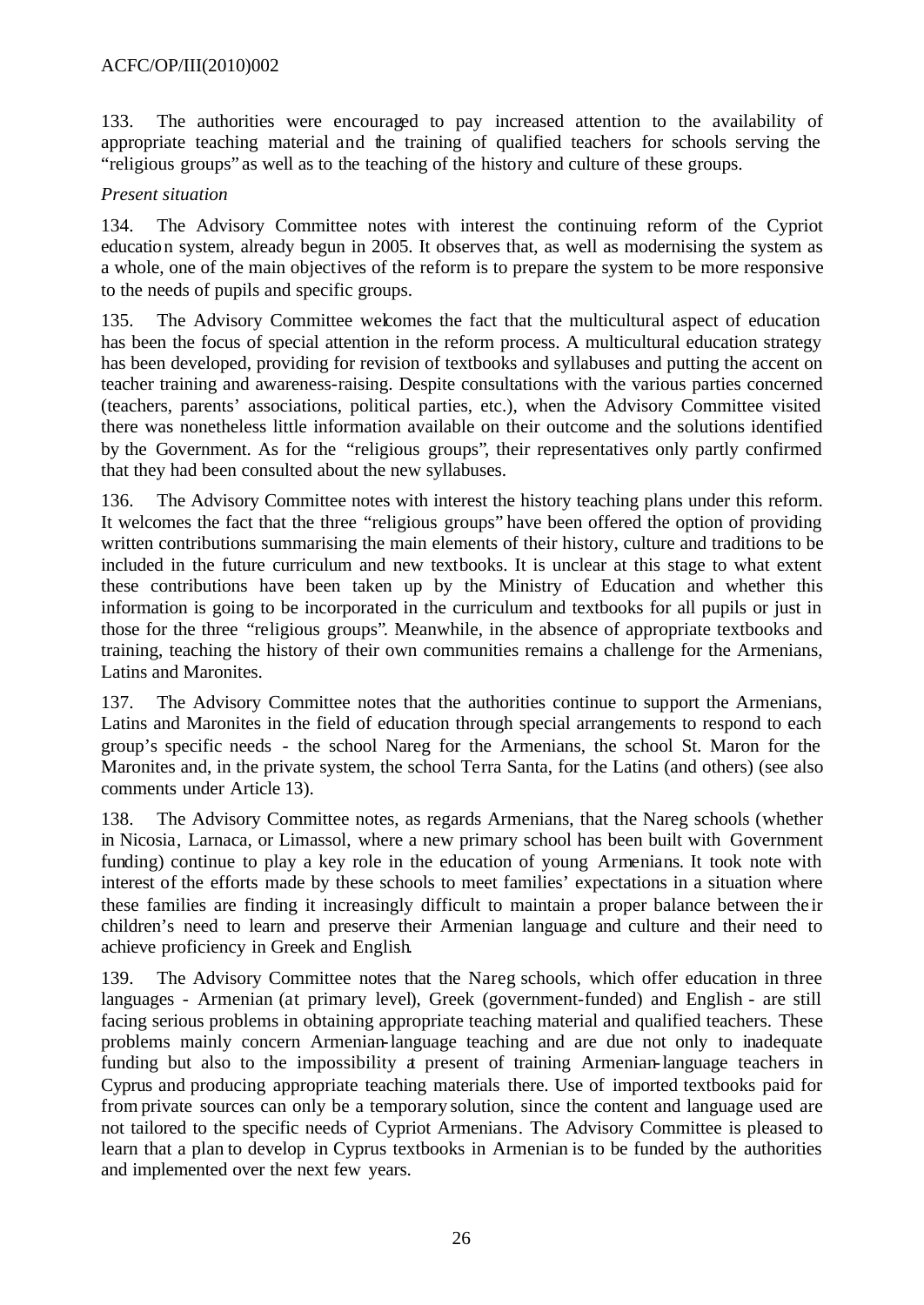140. The Advisory Committee has taken note of the efforts by the authorities, in co-operation with the Maronite community, to offer children from this community equal opportunities for education, through the St Maron school. The great majority of its pupils (approximately a hundred) come from the Maronite community, including from one family living in villages in territories outside the government's control. The Advisory Committee welcomes the Government's support for these children and the ir families which enables them to travel and receive an education in common with other members of their community.

141. It notes, however, that while the Maronites have some influence on the everyday running of the school, the latter remains a public school, fully funded by the Government, and follows the public schools' curriculum , which is taught in Greek. The teaching of the Maronites' language, culture and religion, currently offered as optional classes, is adversely affected by the lack of appropriate textbooks, such as those needed to teach history and religion, and the lack of qualified teachers. The Maronite community believes that, to be more effective, this teaching should form part of the mandatory curriculum.

142. The Advisory Committee notes the Maronite community's concern about the quality of teaching provided in the school and the need for more sustained assistance and greater flexibility on the part of the Ministry of Education to draw up an attractive curriculum appealing to a larger number of pupils from this community. It observes that at present, due *inter alia* to the fact that the school is located outside the city centre, many Maronites prefer to enrol their children in other schools, particularly Terra Santa. According to the Maronites, a more varied curriculum would encourage pupils belonging to other communities to enrol in this school and therefore make this school multicultural. This would also gradually help to dispel remaining prejudices against this community in Cypriot society.

143. Whilst welcoming these measures and the efforts made by the schools in question to provide high-standard education and an environment conducive to intercultural dialogue, the Advisory Committee once again notes its interlocutors' concern as to the difficulty of recruiting and training Cyprus-based teachers qualified to teach minorities. Given the specific needs of minority education, which is bilingual or even trilingual in some cases, the representatives of the three groups emphasised, albeit in different ways, that specific support from the Government was vital for guaranteeing the future of the schools concerned and maintaining educational provision appropriate to their needs. The Advisory Committee takes note with interest of the plans announced by the University of Cyprus to use targeted measures to facilitate admission of students from the "religious groups" and expresses the hope that they will materialise without further delay. Such plans might include the provision of courses in and of the Armenian and Maronite languages and on the Armenian and Maronite cultures.

# *Recommendations*

144. The Advisory Committee encourages the authorities to review the educational situation of the "religious groups" with the latter's representatives in order to adjust and update Government support according to needs. More resolute efforts should be made to overcome the difficulties faced by the three communities as regards provision of appropriate teaching materials and qualified teachers.

145. The authorities are also encouraged to take additional measures, in consultation with the Maronites, to enable the St Maron School to meet the needs of this community. In addition, the Advisory Committee encourages the authorities to engage in dialogue with the Maronite community as well as other persons potentially concerned on ways and means to strengthen this school's multicultural dimension.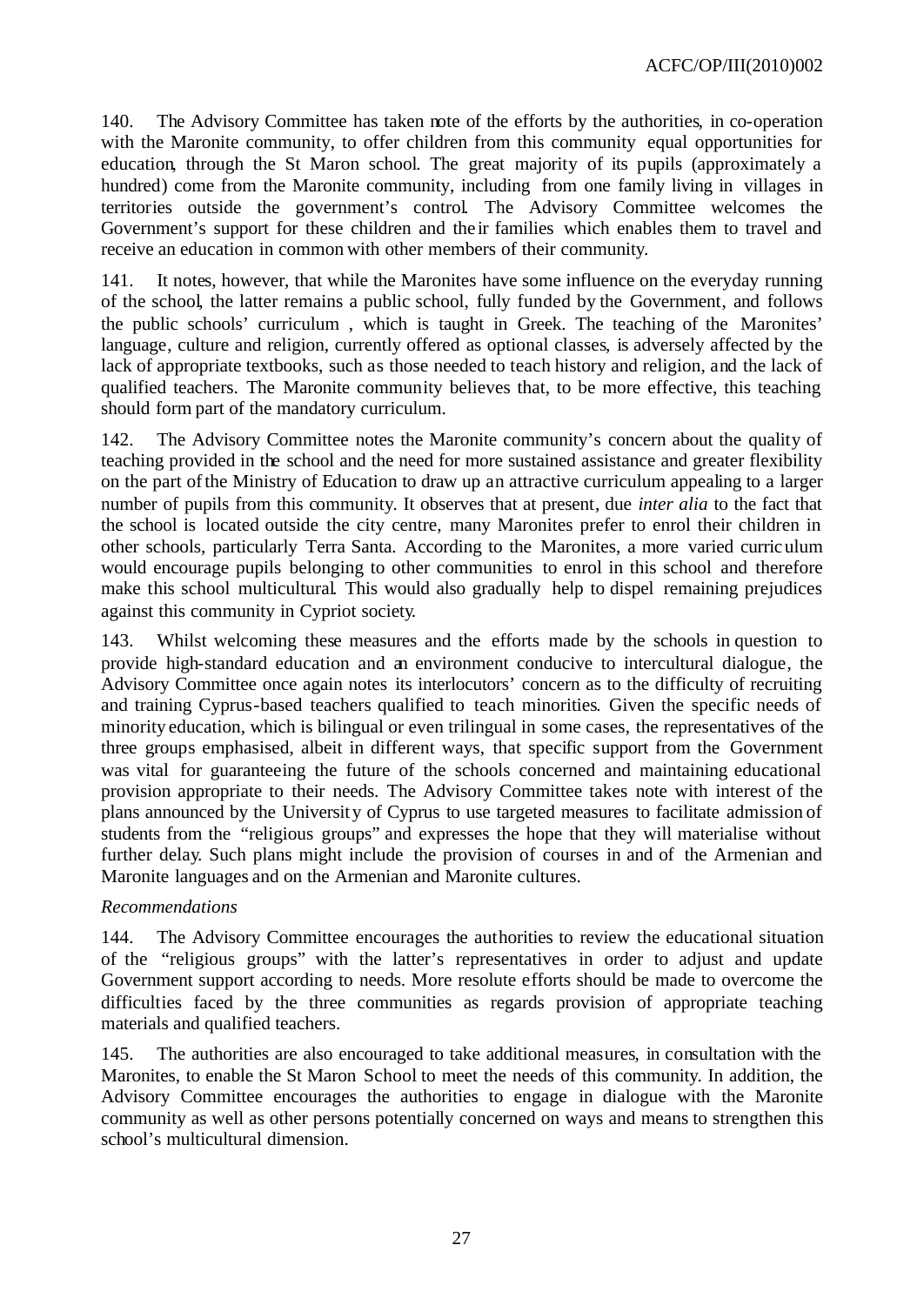### **Article 13 of the Framework Convention**

#### **Private schools**

#### *Recommendations from the two previous monitoring cycles*

146. In the previous monitoring cycles, the Advisory Committee encouraged the authorities to find ways and means, in consultation with representatives of the three "religious groups", of overcoming the difficulties affecting the educational opportunities in private schools catering to the needs of children belonging to these groups.

#### *Present situation*

147. The Advisory Committee welcomes the fact that the authorities have continued to subsidise access to private schools by Armenian, Latin and Maronite children as an alternative for those among them who find the educational provision of the public system inadequate to their needs. It notes with interest that, while officially under the ownership of the Catholic Church, the Terra Santa school in Nicosia offers a curriculum with a multiethnic and multicultural approach and, in addition to Latins, takes Greek Orthodox Cypriots, Maronites, Armenians and young people from other religious and ethnic communities. The teaching staff includes teachers from the various communities.

148. The Advisory Committee notes that the Government awards subsidies to Maronite, Latin and Armenian pupils attending this school as a specific measure of support for the three "religious groups". At the same time, it has been informed that the current level of subsidy does not adequately reflect the increase in school fees over the past few years, which makes it increasingly difficult for some families to keep their children at these schools.

#### *Recommendation*

149. With a view to ensuring equal access to quality education respectful of the specific identity of the children, the Advisory Committee encourages the authorities to review the level of subsidies provided to children from the "religious groups" for access to private schools catering to the needs of the specific groups, in consultation with representatives of the three "religious groups".

#### **Article 14 of the Framework Convention**

#### **The right to learn a minority language and education in a minority language**

#### *Recommendations from the two previous monitoring cycles*

150. In the previous monitoring cycles, the Advisory Committee encouraged the authorities to step up their efforts to find solutions, including through bilateral co-operation, to the reported problems of textbook provision and teacher training for instruction in Armenian.

151. The authorities were also encouraged to improve the teaching of Cypriot Maronite Arabic, including by specific measures to codify it, develop appropriate teaching materials and train teachers for this language.

### *Present situation*

152. The Advisory Committee has found that, since the closure of the Melkonian Institute in 2005, only a small number of Armenian families<sup>23</sup> have enrolled their children in the Nareg secondary school in Nicosia, despite the school's efforts to extend its curriculum (in Armenian,

l  $^{23}$  According to information received to date, only about a third of Armenian children attend the Nareg School.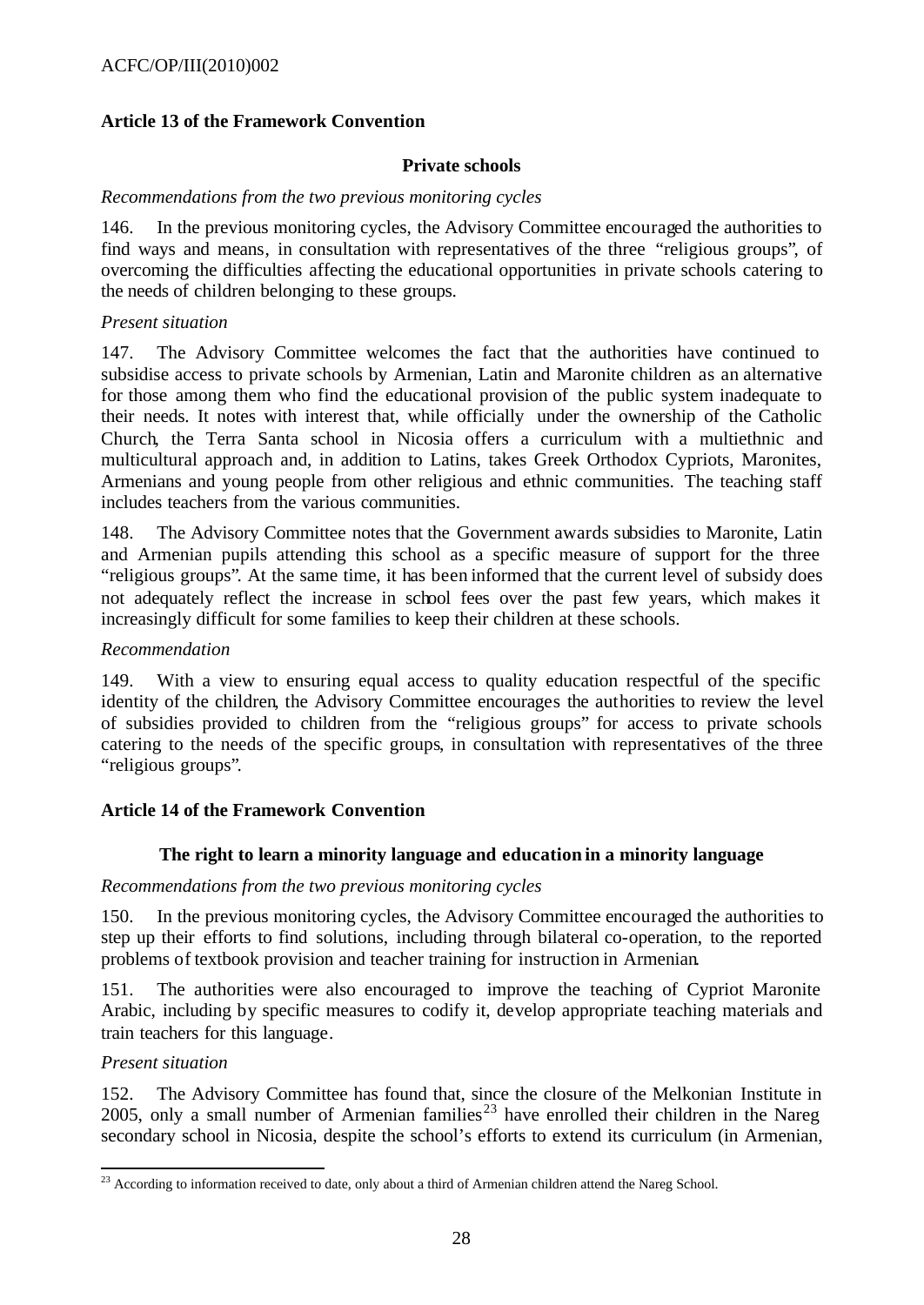Greek and English) to cover elements of the language, culture and history of this community. It appears that the difficulty of maintaining Armenian-language teaching at secondary level, the uncertainty as to the learning of Armenian in the mandatory primary curriculum, and the lack of opportunities in Cyprus for training teachers in Armenian are the main factors which have contributed to this situation. In these circumstances, the preservation of their linguistic heritage is a source of concern for the Armenians. Whilst noting that discussions are in progress with the University of Cyprus on the possible creation of a chair in the Armenian language and culture as well as the solving of the problems arising from the closure of the Melkonian Institute, the Advisory Committee observes that concrete solutions have not been yet identified.

153. The Advisory Committee notes that, apart from the lack of continuity in the teaching of Armenian, families' choices are influenced by the need to strike a balance between having young Armenians learn their own language and culture on the one hand and, on the other, having them acquire sufficient command of Greek to find employment, especially in the civil service. The Advisory Committee has been informed of the Greek language proficiency problems facing young Armenians wishing to enter certain positions in the civil service or gain promotion in the army (see also comments under Article 15 below).

154. The Advisory Committee welcomes the progress made in revitalising Cypriot Maronite Arabic, including the finalisation of its codification, following its inclusion among the languages protected by the European Charter for Regional or Minority Languages. It notes, however, that additional efforts are needed to train teachers and prepare the necessary teaching materials.<sup>24</sup> The Advisory Committee also takes note of the Maronites' request that the teaching of this language be included in the mandatory curriculum and considers that provision of appropriate textbooks and qualified teachers is a prerequisite for achieving this. It notes that the request is being considered by the ministerial committee responsible for revising the curriculum and that the introduction of courses in Cypriot Maronite Arabic at the University of Cyprus is also being discussed.

# *Recommendations*

155. The authorities should pay all due attention to the difficulties faced by the Armenians in their efforts to maintain the teaching of Armenian and should support plans to address these difficulties, including introduction of Armenian courses and training of teachers in Armenian at the university.

156. The authorities are also encouraged to establish the conditions for the teaching of Cypriot Maronite Arabic as soon as possible, paying particular attention to teacher training and preparation of appropriate teaching materials. Subsequently, consideration should be given to the possible inclusion of this teaching in the regular curriculum.

# **Article 15 of the Framework Convention**

# **Effective participation of persons belonging to minorities in public affairs**

#### *Recommendations from the two previous monitoring cycles*

157. In the previous monitoring cycles, the Advisory Committee encouraged the authorities to look again at participation of representatives of the three "religious groups" in parliament and identify ways of making it more effective. The authorities were also encouraged to improve and better institutionalise the management and coordination of the government's minority policies.

l <sup>24</sup> See also *European Charter for Regional or Minority Languages, Application of the Charter in Cyprus, 2nd Monitoring Cycle, Report of the Committee of Experts on the Charter*, Strasbourg, 23 September 2009, ECRML(2009) 5.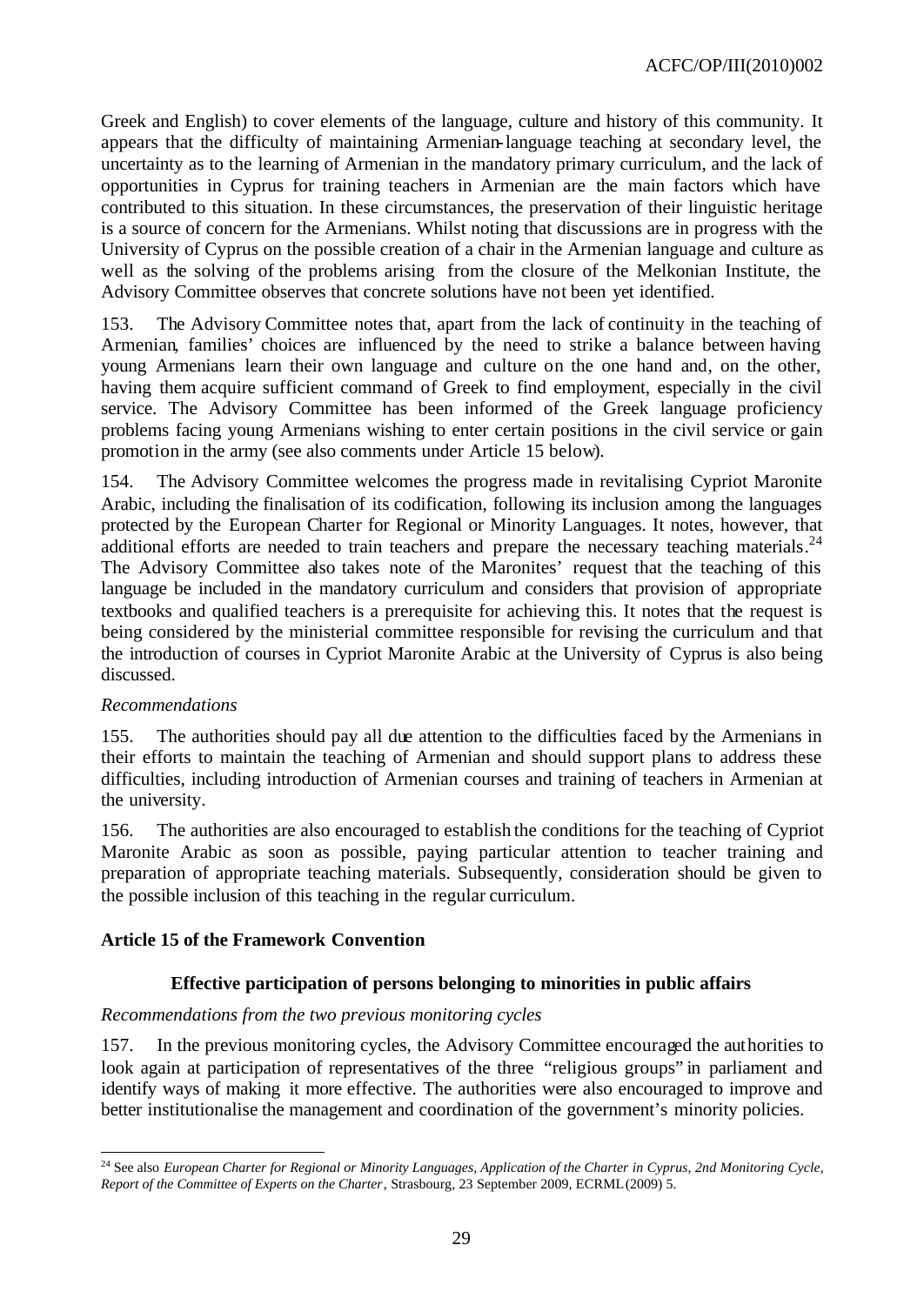158. The Advisory Committee recommended that the authorities involve the three groups more closely in decision-making on matters of concern to them by consulting them regularly and keeping them informed of developments of particular interest to them.

# *Present situation*

159. The Advisory Committee notes with satisfaction the positive relations and constructive dialogue that the Ministry of the Interior has maintained with the three "religious groups" and their representatives. It notes that there have also been contacts and exchanges with other authorities, such as the Ministry of Education in connection with the overall reform of the education system. The Advisory Committee notes that the current president of the Cypriot parliament is a member of the Armenian community.

160. Despite these positive developments, participation by Armenians, Latins and Maronites in the taking of decisions that concern them is still fairly limited and continue s to be a concern for these groups. Whilst stressing their positive relations with the Ministry of the Interior, they expect a more systematic and determined commitment on the part of the Government to enforcing their rights. They reiterated their wish to see a Government body or post with sole responsibility for coordinating policy for the protection of the "religious groups" and which could act as an intermediary between these groups and the authorities.

161. Under Cypriot legislation (Law 58/1970 as amended)<sup>25</sup> the representatives of the three groups in parliament have an advisory role in legislative processes relating to matters of concern to their groups, such as religion, education and marriage. In practice, this is a purely symbolic role, since the three representatives are not entitled to speak, vote or initiate legislation. According to them, they are not adequately consulted on these issues, despite being elected for that purpose, in contrast to political party members belonging to the three "religious groups" who are consulted. The Advisory Committee notes that the Attorney General has been asked for a legal opinion on the possibility to strengthen the role of the three representatives in the Cypriot parliament. It understands that a constitutional amendment is not absolutely necessary inasmuch as their current role is governed by a law and not by constitutional provisions.

162. The Advisory Committee realises that matters relating to the operation of parliament are particularly sensitive for the Cypriot authorities and concerns may rightly be raised as to the expediency at present of any amendments to the existing system. The Advisory Committee however believes that ways might be found, even if only provisional, to improve the three representatives' participation and make it more effective. The Advisory Committee noted with satisfaction, during its visit to the Cypriot parliament, that a consensus had emerged – clearly expressed in the course of dialogue with the Parliamentary Committee on Human Rights – to strengthen the role of these three representatives. It expects that this position will be acted on, in ways to be determined in co-operation with those concerned and which take into account the political situation in Cyprus.

163. Whilst welcoming the three representatives' positive and constructive relations with the various authorities concerned, and whilst supporting a stronger role for them in the work of parliament, the Advisory Committee also wants to echo the wish of the three "religious groups" for wider participation, through a broader range of provisions, in preparation and adoption of all measures concerning them. It believes that the authorities could, in co-operation with the three groups and their representative s, identify additional mechanisms and means of consulting and

l <sup>25</sup> The Religious Groups (Representation) Act - Laws  $58/1970$ ,  $38/1976$  and  $41/1981$  – specifies that each religious group shall be represented in parliament by one elected representative who acts as a link between the community and the State, has an advisory role, and is elected for five years.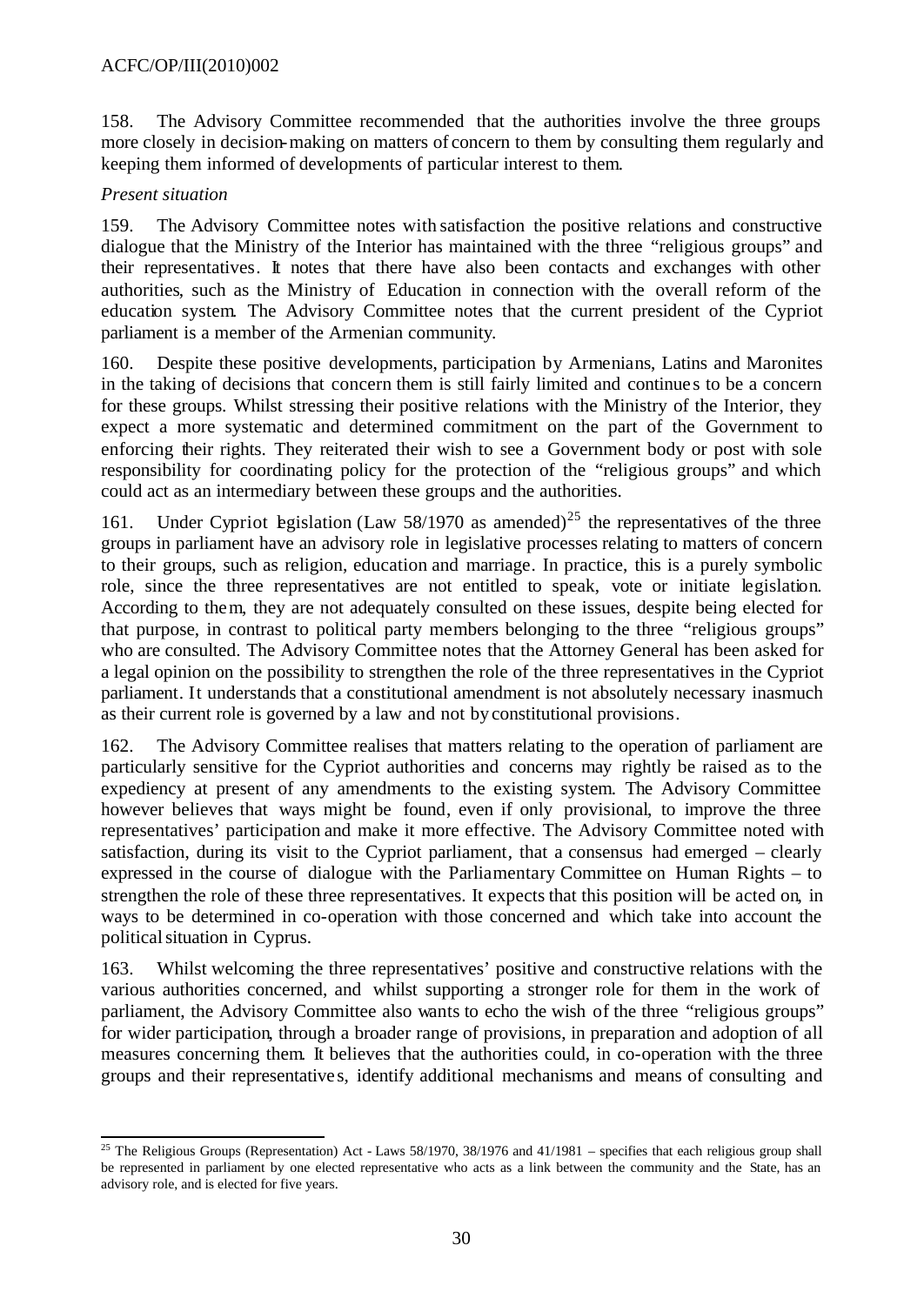involving the Armenians, Latins and Maronites in a more inclusive way with regard to finding more appropriate and effective answers to their needs.

164. The Advisory Committee notes with satisfaction that, according to the information available to it, members of the three groups are taking an active part in the country's social, economic and political life. At the same time, it notes that the authorities have no information on the access of persons belonging to ethnic groups to employment and their situation in this field.

165. The Advisory Committee draws attention to the previously mentioned language problems hampering young Armenians' access to certain positions in the civil service, including the police (see comments on Article 14 above). The Advisory Committee notes the authorities' willingness to provide increased opportunities and to promote equal conditions of access for all to the civil service,<sup>26</sup> as indicated by some adjustments made to recruitment procedures to allow a degree of flexibility with regard to language proficiency. It is not clear however whether such measures are adequate and sufficient. In this respect, the Advisory Committee again wishes to point out that, as laid down in Article 43 of the Framework Convention, measures taken to provide persons belonging to national minorities with effective equality shall not be considered to be acts of discrimination.

#### *Recommendations*

166. The Advisory Committee encourages the authorities to identify, in co-operation with those concerned, ways of strengthening the role of the Armenian, Latin and Maronite representatives in parliamentary debates and decision-making.

167. The authorities are further encouraged to examine the possibility of setting up a specialised entity within the Government to handle and coordinate matters relating to the protection of national minorities. Priority should be given to broader and more inclusive and systematic dialogue with the members of the groups concerned.

168. The authorities are encouraged to take all necessary steps to ensure equal access for all to the civil service, including by adjusting recruitment procedures and requirements. They are also encouraged to adopt, where appropriate, additional opportunities for improving their Greek language proficiency by members of the "religious groups", before and after recruitment.

l <sup>26</sup> See in this regard the  $2<sup>nd</sup>$  Thematic Commentary on the Effective Participation of Persons belonging to National Minorities in Cultural, Social and Economic Life and in Public Affairs, adopted by the Advisory Committee on 27 February 2008.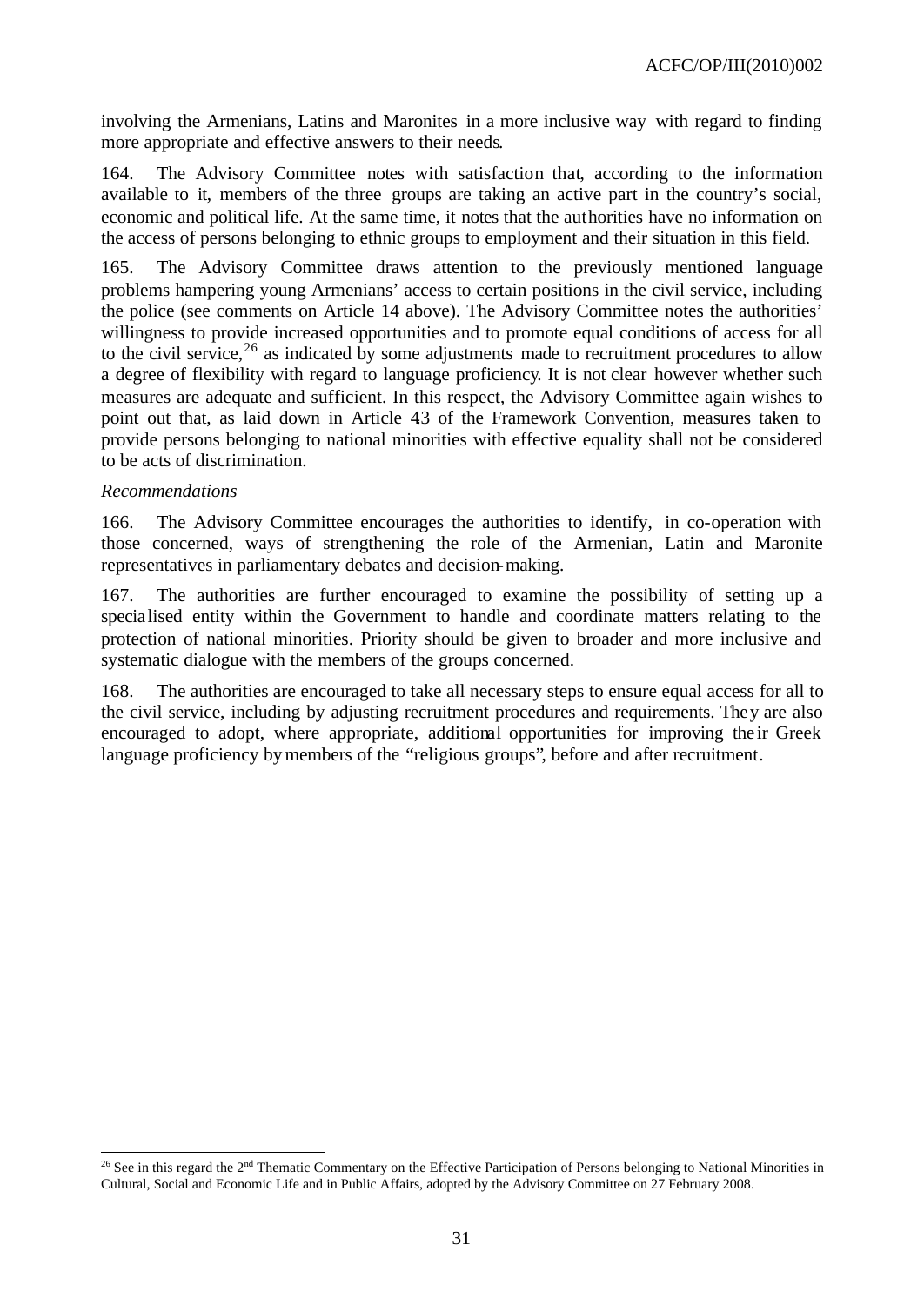# **Article 17 of the Framework Convention**

### **The right to establish contacts with persons sharing the same ethnic, cultural, linguistic or religious identity**

#### *Recommendations from the two previous monitoring cycles*

169. In the previous monitoring cycles, the Advisory Committee stressed that it was important for the Maronites to maintain free and frequent contacts with members of their community still living in the traditional villages in the territory outside the Government's control. It encouraged the authorities to continue their policy of facilitating these contacts and to give greater support to the Maronites' efforts to preserve their culture and identity in these particular circumstances.

#### *Present situation*

170. The Advisory Committee notes with satisfaction that the authorities have made additional efforts to facilitate movement between government-controlled territory and territory outside the Government's effective control, and welcomes in this context the opening of several crossing points in recent years.

171. Whilst welcoming the specific support provided to the Maronites in this regard, the Advisory Committee notes that Maronites expect more determined measures to deal with the problems that they are still facing, including access to traditional villages which are at present inaccessible (see also related comments on Article 5 above).

#### *Recommendation*

172. The authorities should continue and strengthen, when possible, the measures taken to facilitate movement between the Government controlled territory and the territory outside its control, thus allowing Maronites as well as all other persons concerned to maintain contacts with persons sharing the same identity.

#### **Article 18 of the Framework Convention**

#### **Bilateral agreements concerning the protection of minorities**

#### *Recommendations from the two previous monitoring cycles*

173. In the previous monitoring cycles, the Advisory Committee encouraged the authorities to make use of the numerous opportunities opened up by bilateral co-operation in the fields of culture, education and science to assist persons belonging to the "religious groups". It also encouraged them to keep the representatives of the "religious groups" informed and involve them in the drawing up and implementation of bilateral projects of interest to them.

#### *Present situation*

174. The Advisory Committee welcomes the authorities' undertaking, as expressed in the State Report, to involve representatives of the "religious groups" more effectively in the development of bilateral co-operation on matters of particular interest to them. However, the Advisory Committee has not received any information on actual developments in this field since the previous monitoring cycle.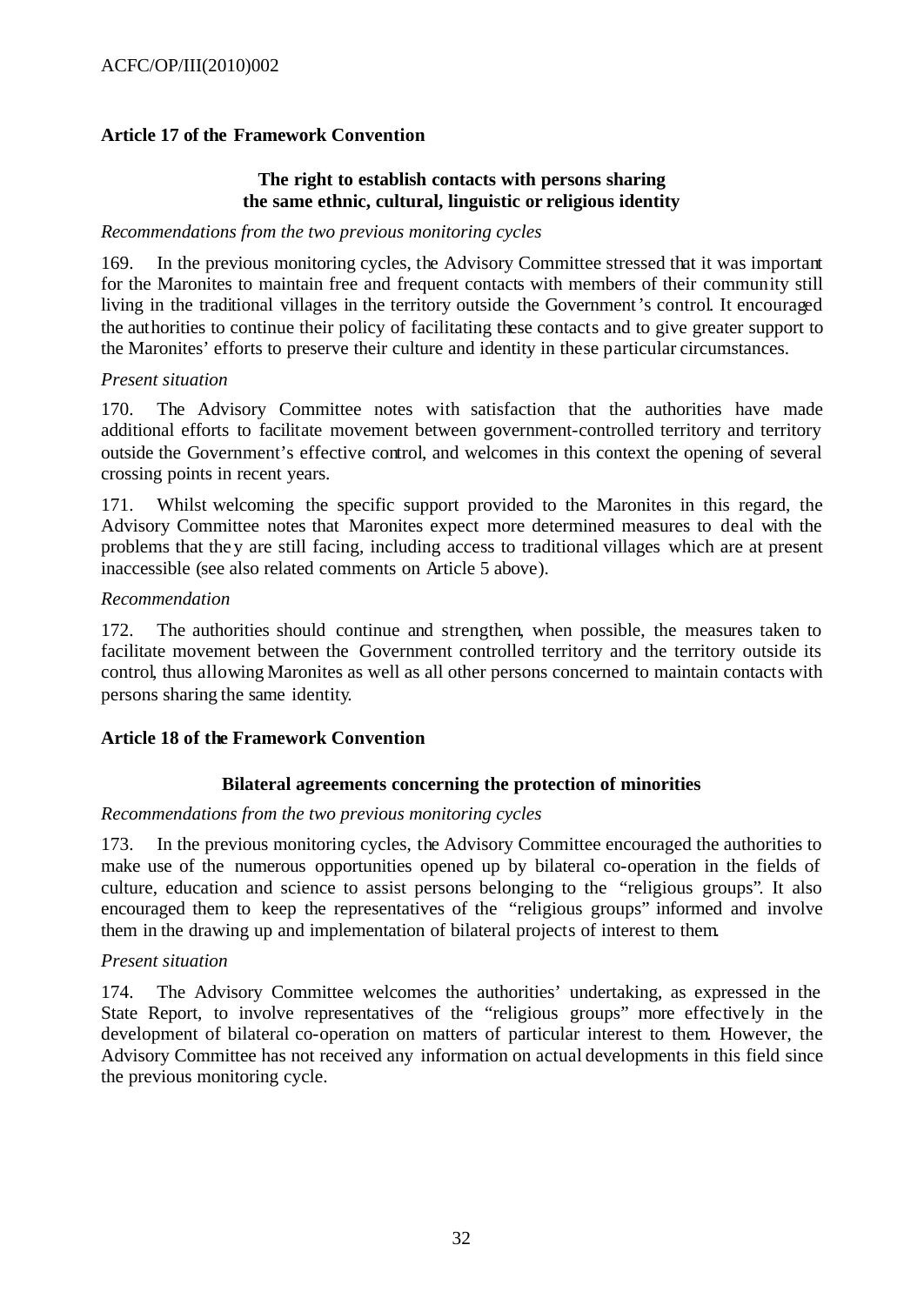### *Recommendation*

175. As in previous monitoring cycles, the Advisory Committee encourage s the authorities to explore and make full use of the opportunities opened up by bilateral co-operation to assist persons belonging to the "religious groups" in fields of interest to them, as well as to consult, their representatives and involve them in such projects.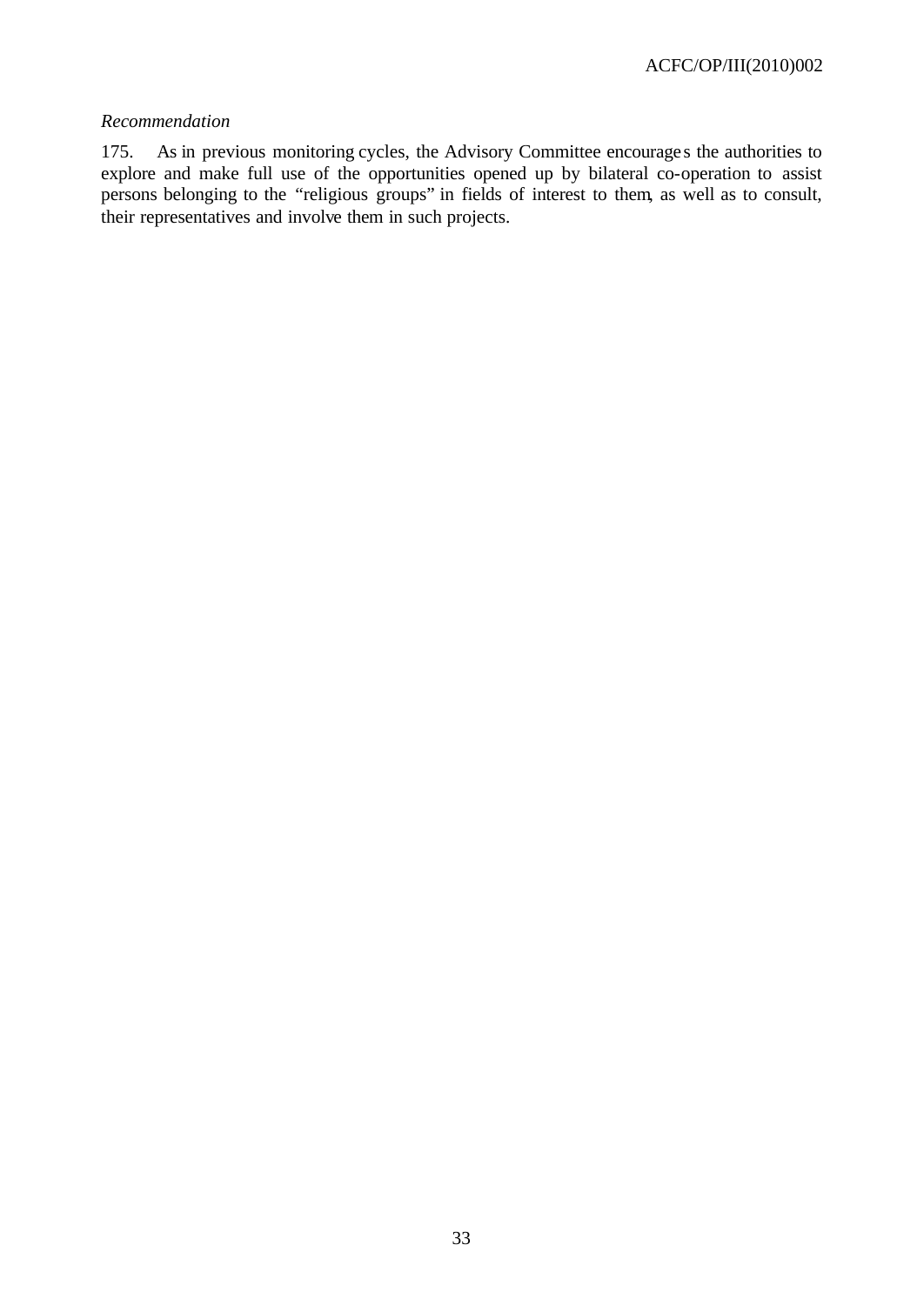# **III. CONCLUDING REMARKS**

176. The Advisory Committee considers that the present concluding remarks could serve as the basis for the conclusions and recommendations to be adopted by the Committee of Ministers with respect to Cyprus.

### **Positive developments from the two previous cycles of monitoring**

177. Since the entry into force of the Framework Convention, Cyprus has pursued a constructive approach towards the monitoring process of this Convention and has taken useful steps to publicise, discuss and implement the results of the two first cycles of monitoring.

178. While there is scope for improvement in different sectors, it appears, as stated by the representatives of the "religious groups" protected under the Framework Convention – the Armenians, the Latins and the Maronites – that the entry into force of the Convention in respect of Cyprus and its monitoring have had an overall positive impact on the situation of these groups.

179. The fact that the Roma living on the territory under the effective control of the Government now have access to the protection of the Framework Convention is a positive development. A number of practical measures have been taken in recent years to protect and support them.

180. In view of the growing diversity of Cypriot society, efforts have been made to improve and complete the anti-discrimination legislative and institutional framework and to increase awareness about human rights, tolerance, and the principles of equality and non-discrimination. Additional measures have been taken to enable Turkish Cypriots to more effectively participate in public affairs and social, economic, and cultural life. Practical steps have also been taken to support persons who have recently settled in Cyprus and are not officially covered by the Framework Convention.

181. The authorities have continued to support the preservation and promotion of the culture of the Armenians, the Latins and the Maronites, including by providing subsidies to their respective websites and written publications. Increased attention has been paid to the particularly vulnerable situation of the Maronites and their cultural heritage, mainly situated in the territory not under Government control.

182. Public radio has increased its broadcasting time devoted to the "religious groups" and these groups' main community events have benefitted from good media coverage.

183. Efforts are being made to increase the multicultural dimension of education and to raise awareness of the history and culture of the "religious groups". Public support continues to be provided to children belonging to "religious groups" for access to private schools catering to their specific needs.

184. Armenians, Maronites and Latins are reportedly well integrated and, in general, take an active part in the Cypriot society's life. Positive and constructive relations have been maintained between them and the public authorities involved in minority protection.

# **Issues of concern from the two previous cycles of monitoring**

185. The Advisory Committee notes that follow-up of a number of its previous recommendations was apparently hindered by complex constitutional provisions or by political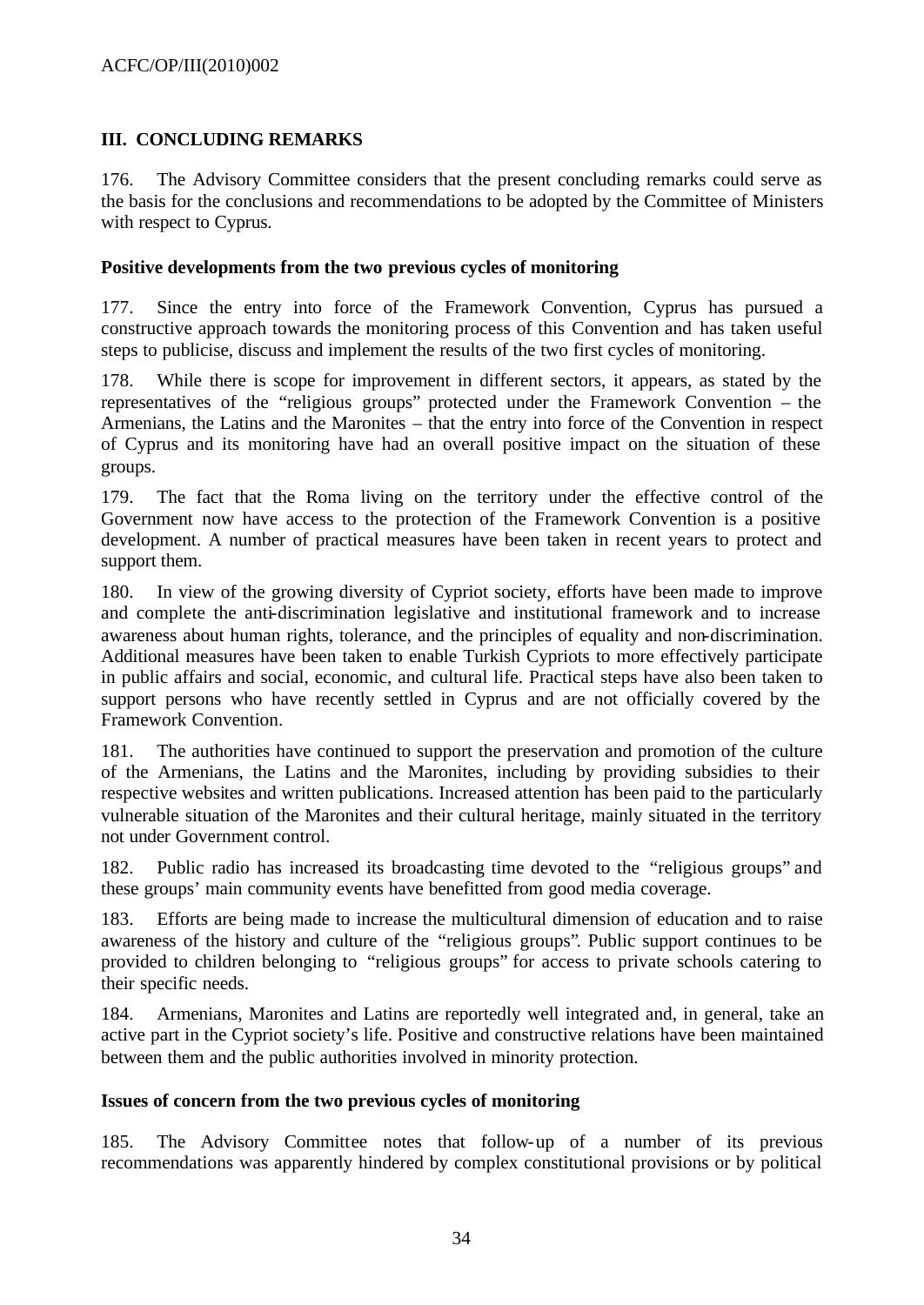and other developments, also related to the settlement of the Cyprus problem. It also notes that, despite ongoing efforts, only limited progress has been made towards a lasting settlement of the Cyprus problem, which continues to have an impact on the Government's policy related to minority protection.

186. The demand by the Armenians and the Maronites to have their groups recognised as national minorities rather than just "religious groups" and by the Latins' to be designated by a term more properly reflecting their Roman Catholic religion, have not been positively received.

187. The constitutional obligation of persons belonging to the three "religious groups" to affiliate themselves either with the Greek Cypriot Community or the Turkish Cypriot Community as well as their members' statutory obligation to vote to elect their representative to parliament, are still in force. The implementation of the principle of self-identification thus remains problematic. The 2011 population census will provide a key opportunity for the authorities to ensure proper implementation of this principle in respect of all and to obtain up-todate information on the ethnic, linguistic and religious composition of the population.

188. More adequate conditions are needed for the effective participation of the Armenians, the Latins and the Maronites in decision-making on issues of interest to them, notably in parliament.

189. The demand by the Armenians and the Maronites for Government support for the establishment of cultural centres is still pending. Increased transparency is needed as regards the funding available for minority cultural projects and related procedures. The Maronites continue to be in a vulnerable situation in terms of preservation of their cultural heritage, notably the language, and still face practical difficulties in maintaining links with members of their group and their place of origin, in the territory out of the Government effective control.

190. Difficulties persist concerning the availability of schoolbooks and training and recruitment of teachers for minority education. While the Armenians continue to face difficulties in their efforts to maintain the teaching of Armenian, the necessary conditions for the teaching of Cypriot Maronite Arabic are yet to be put in place.

191. Despite increased efforts made to promote tolerance and mutual understanding, intercultural dialogue remains problematic, in particular between the Greek Cypriot Community and the Turkish Cypriot Community. Also, notwithstanding the measures taken to facilitate the participation of Turkish Cypriots in different sectors of public and social life, shortcomings are still reported in this respect. The Roma are still facing prejudice and serious difficulties in various sectors and the establishment of a dialogue with them remains problematic.

192. The growing diversity of the Cypriot society is a particular challenge for the authorities. A Government integration strategy remains to be adopted. Persons belonging to certain groups, in particular the immigrants, are confronted with discrimination and intolerance, which is sometimes fuelled by the media. Instances of racially-motivated insults and acts, as well as police misconduct, have also been reported. Measures taken in recent years to combat such manifestations appear to be insufficient and must be intensified. In addition, increased efforts are needed to strengthen the institutional capacity of the Ombudsman Office and to ensure the operational independence and effectiveness of the National Human Rights Institution.

# **Recommendations**

193. In addition to the measures to be taken to implement the detailed recommendations contained in Sections I and II of the Advisory Committee's Opinion, the authorities are invited to take the following measures to improve further the implementation of the Framework Convention: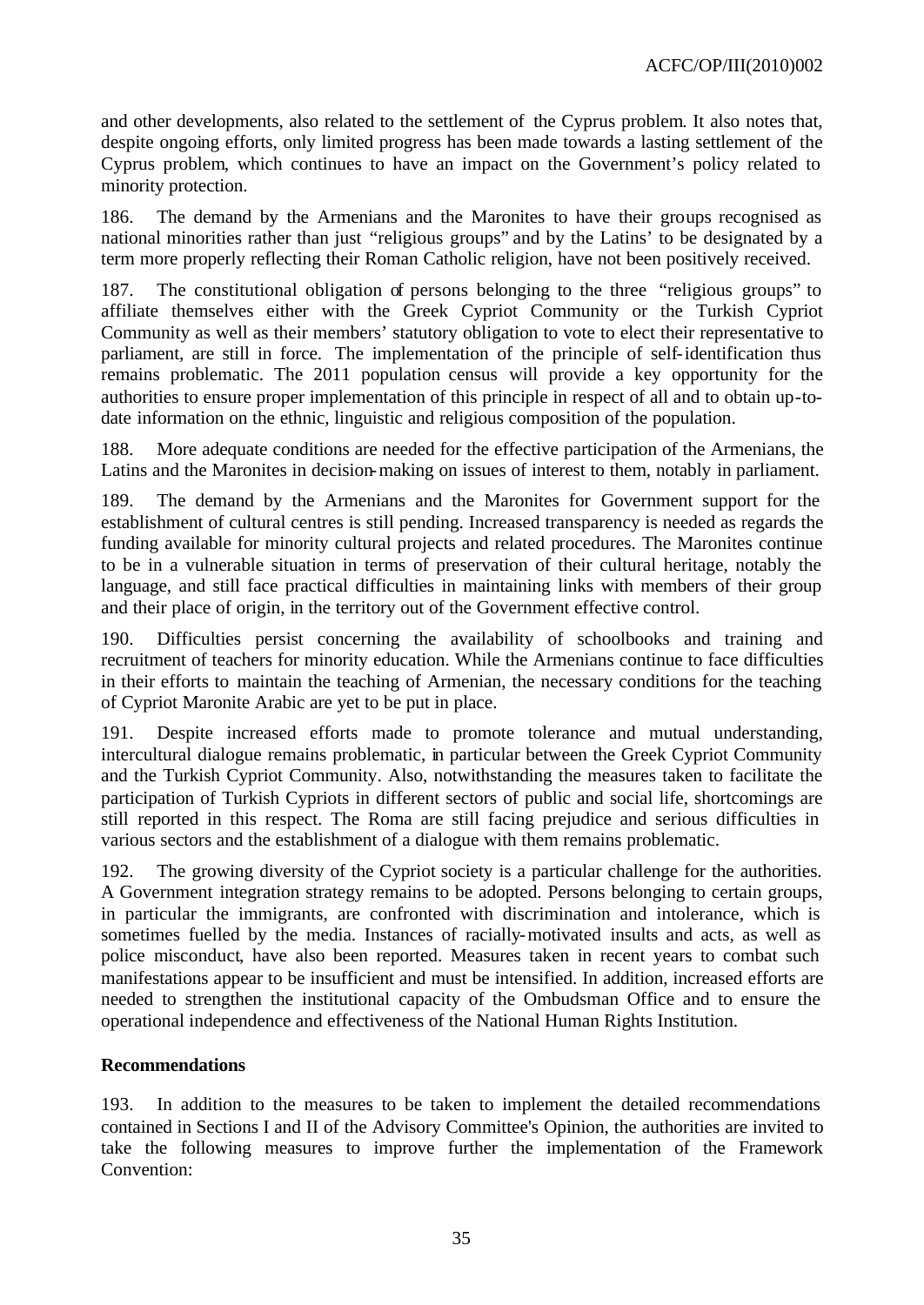### **Issues for immediate action**<sup>27</sup>

- ÿ **Take adequate measures to ensure, during the population census in 2011 and other forthcoming processes, effective implementation of the principle of selfidentification, especially in respect of the Armenians, the Latins and the Maronites, as well as the Roma;**
- ÿ **Take urgent action to combat and sanction effectively all forms of discrimination and intolerance, including misconduct by members of the police force;**
- ÿ **Adopt without further delay a comprehensive integration strategy and take adequate measures to ensure its effective implementation;**
- ÿ **Take additional measures to provide a more adequate response to the educational needs of the Armenians, the Latins and the Maronites, in particular as regards the availability of teaching materials and qualified teachers; provide the support needed to enable adequate minority language teaching for the Armenians and the Maronites.**

#### **Further recommendations <sup>28</sup>**

- $\triangleright$  Re-examine, in the light of the principle of free self-identification and in view of any subsequent revision of the Constitution, the obligation of the Armenians, the Latins and the Maronites to affiliate themselves with either the Greek Cypriot Community or the Turkish Cypriot Community, as well as their statutory obligation to vote to elect their representative in parliament;
- $\triangleright$  Pursue the dialogue with the Armenians and the Maronites concerning their possible recognition as a national minority rather than "religious group", and with the Latins to find a designation more acceptable to them;
- $\triangleright$  While stepping up measures to protect and support the Roma under the Framework Convention, identify ways to establish a structured dialogue with them and to obtain upto-date information regarding their ethnic, linguistic and religious affiliations;
- $\triangleright$  Take more resolute measures to increase awareness on the equality and nondiscrimination principles, focussing in particular on journalists, law enforcement forces and members of the judiciary; ensure the operational independence and effectiveness of the National Human Rights Institution and strengthen the institutional capacity of the Ombudsman Office;
- $\triangleright$  Make efforts to adjust public support to the preservation and development of the culture of the Armenians, the Latins and the Maronites to their actual needs, and effectively assist these groups in the establishment of cultural centres;
- $\triangleright$  Take effective measures, including of a financial nature, to support the revitalisation and promotion of the language of the Maronites as well as their culture, religion and

l  $^{27}$  The recommendations below are listed in the order of the corresponding articles of the Framework Convention.

<sup>&</sup>lt;sup>28</sup> The recommendations below are listed in the order of the corresponding articles of the Framework Convention.